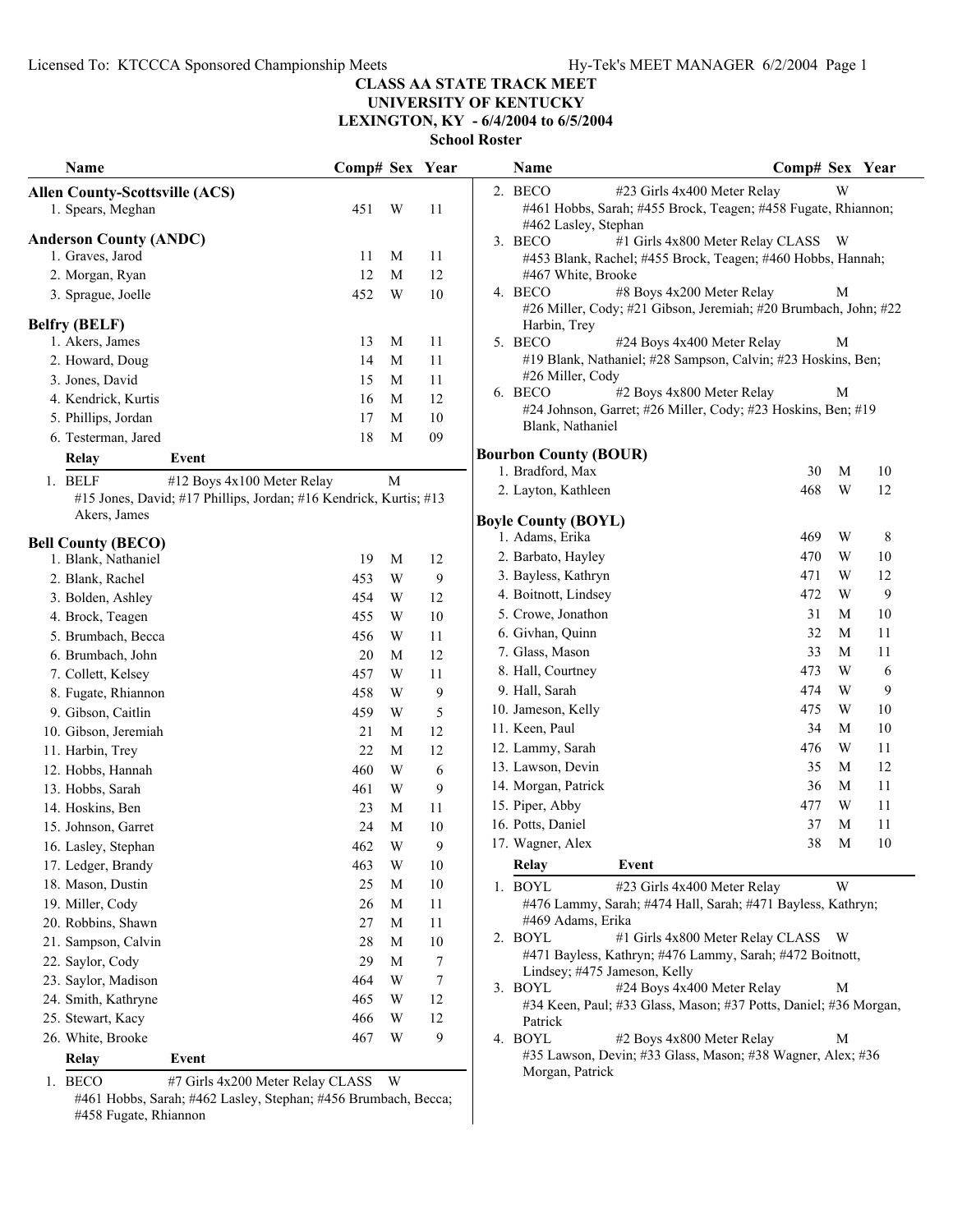**UNIVERSITY OF KENTUCKY**

**LEXINGTON, KY - 6/4/2004 to 6/5/2004**

| Name                                                                                  | Comp# Sex Year |   |                  | Name                                                                                                  | Comp# Sex Year |   |    |
|---------------------------------------------------------------------------------------|----------------|---|------------------|-------------------------------------------------------------------------------------------------------|----------------|---|----|
| <b>Bullitt East (BEAS)</b>                                                            |                |   |                  | 3. CASE<br>#24 Boys 4x400 Meter Relay                                                                 |                | M |    |
| 1. Biddle, Lance                                                                      | 39             | M | 10               | #60 Raney, Brandon; #54 Gosser, Zack; #58 Johnson, Dustin; #52                                        |                |   |    |
| 2. Meuer, Chris                                                                       | 40             | M | 12               | Cheeseman, Matt                                                                                       |                |   |    |
| 3. Williams, Todd                                                                     | 41             | M | 11               | <b>Corbin (CORB)</b>                                                                                  |                |   |    |
|                                                                                       |                |   |                  | 1. Annen, Jessica                                                                                     | 490            | W | 12 |
| <b>Butler County (BUCO)</b><br>1. Deweese, Matt                                       | 42             | M | 12               | 2. Blackwood, Eric                                                                                    | 61             | M | 10 |
| 2. Fowler, Casey                                                                      | 43             | M | 12               | 3. Cook, seth                                                                                         | 62             | M | 12 |
| 3. Garner, Cody                                                                       | 44             | M | 11               | 4. Davis, Libby                                                                                       | 491            | W | 9  |
| 4. Givens, Cody                                                                       | 45             | M | 12               | 5. Farris, Amanda                                                                                     | 492            | W | 12 |
| 5. Henderson, Robert                                                                  | 46             | M | 12               | 6. Mosely, Tiffany                                                                                    | 493            | W | 10 |
| 6. Hunt, Mike                                                                         | 47             | M | 12               | 7. Shelton, Morgan                                                                                    | 494            | W | 10 |
| 7. Jackson, Jamie                                                                     | 48             | M | 12               | 8. Steele, Vanessa                                                                                    | 495            | W | 10 |
| 8. Justis, Dakota                                                                     | 49             | M | 12               | Relay<br>Event                                                                                        |                |   |    |
| 9. Lee, Katie                                                                         | 478            | W | $10\,$           | #11 Girls 4x100 Meter Relay<br>1. CORB                                                                |                | W |    |
| <b>Relay</b><br>Event                                                                 |                |   |                  | #490 Annen, Jessica; #491 Davis, Libby; #492 Farris, Amanda;                                          |                |   |    |
|                                                                                       |                |   |                  | #493 Mosely, Tiffany                                                                                  |                |   |    |
| 1. BUCO<br>#24 Boys 4x400 Meter Relay                                                 |                | M |                  |                                                                                                       |                |   |    |
| #43 Fowler, Casey; #49 Justis, Dakota; #42 Deweese, Matt; #44<br>Garner, Cody         |                |   |                  | <b>East Carter (ECAR)</b><br>1. Carroll, Nathan                                                       | 63             | M | 8  |
|                                                                                       |                |   |                  | 2. Flaugher, Lafe                                                                                     | 64             | M | 10 |
| <b>Caldwell County (CALD)</b>                                                         |                |   |                  | 3. Fosson, Brandon                                                                                    | 65             | M | 12 |
| 1. Meeks, Miranda                                                                     | 479            | W | 11               | 4. Hill, Josh                                                                                         | 66             | M | 11 |
| <b>Casey County (CASE)</b>                                                            |                |   |                  | 5. Lucas, Jason                                                                                       | 67             | M | 12 |
| 1. Allen, Andrew                                                                      | 50             | M | 12               | 6. Martin, Billy                                                                                      | 68             | M | 11 |
| 2. Baldock, Brad                                                                      | 51             | М | 10               | 7. Meenach, Matt                                                                                      | 69             | M | 11 |
| 3. Cheeseman, Matt                                                                    | 52             | М | 12               | Relay<br>Event                                                                                        |                |   |    |
| 4. Cowan, Rae                                                                         | 480            | W | 7                |                                                                                                       |                |   |    |
| 5. Dixon, Rita                                                                        | 481            | W | 12               | 1. ECAR<br>#8 Boys 4x200 Meter Relay<br>#69 Meenach, Matt; #68 Martin, Billy; #64 Flaugher, Lafe; #66 |                | M |    |
| 6. Dixon, Seth                                                                        | 53             | М | 9                | Hill, Josh                                                                                            |                |   |    |
| 7. Gosser, Zack                                                                       | 54             | М | 12               |                                                                                                       |                |   |    |
| 8. Grider, Chaz                                                                       | 55             | M | 9                | <b>East Ridge (ERID)</b>                                                                              |                |   |    |
| 9. Harris, Tristan                                                                    | 56             | M | 11               | 1. Miller, Britney                                                                                    | 496            | W | 12 |
| 10. Hatter, Mikey                                                                     | 57             | М | 11               | <b>Edmonson County (EDMO)</b>                                                                         |                |   |    |
| 11. Johnson, Dustin                                                                   | 58             | M | 12               | 1. Barbour, Dustin                                                                                    | 70             | M | 8  |
| 12. Lee, Jenna                                                                        | 482            | W | 7                | 2. Basham, Andrew                                                                                     | 71             | M | 8  |
| 13. Marrapodi, Richard                                                                | 59             | M | 9                | 3. Bratcher, Stephanie                                                                                | 497            | W | 11 |
| 14. Murphy, Danielle                                                                  | 483            | W | 11               | 4. Browning, Brandon                                                                                  | $72\,$         | M | 10 |
| 15. Patterson, Beth                                                                   | 484            | W | 12               | 5. Durbin, Maverick                                                                                   | 73             | M | 11 |
| 16. Payton, Jerrica                                                                   | 485            | W | $\boldsymbol{9}$ | 6. Hammond, James                                                                                     | 74             | M | 11 |
| 17. Pierce, Jessica                                                                   | 486            | W | 12               | 7. Knapp, Greg                                                                                        | 75             | M | 11 |
| 18. Propes, Jessica                                                                   | 487            | W | 12               | 8. McGuffey, Drew                                                                                     | 76             | M | 10 |
| 19. Raney, Brandon                                                                    | 60             | M | 11               | 9. Webb, Todd                                                                                         | 77             | M | 12 |
| 20. Streeval, Abbie                                                                   | 488            | W | $\,8\,$          | Relay<br>Event                                                                                        |                |   |    |
| 21. Wesley, Natalie                                                                   | 489            | W | $\boldsymbol{7}$ | 1. EDMO<br>#24 Boys 4x400 Meter Relay                                                                 |                | M |    |
| Relay<br>Event                                                                        |                |   |                  | #77 Webb, Todd; #74 Hammond, James; #73 Durbin, Maverick;                                             |                |   |    |
| 1. CASE<br>#1 Girls 4x800 Meter Relay CLASS W                                         |                |   |                  | #75 Knapp, Greg                                                                                       |                |   |    |
| #489 Wesley, Natalie; #485 Payton, Jerrica; #482 Lee, Jenna; #481                     |                |   |                  | 2. EDMO<br>#2 Boys 4x800 Meter Relay                                                                  |                | M |    |
| Dixon, Rita                                                                           |                |   |                  | #77 Webb, Todd; #74 Hammond, James; #73 Durbin, Maverick;                                             |                |   |    |
| 2. CASE<br>#8 Boys 4x200 Meter Relay                                                  |                | M |                  | #75 Knapp, Greg                                                                                       |                |   |    |
| #59 Marrapodi, Richard; #57 Hatter, Mikey; #60 Raney, Brandon;<br>#56 Harris, Tristan |                |   |                  |                                                                                                       |                |   |    |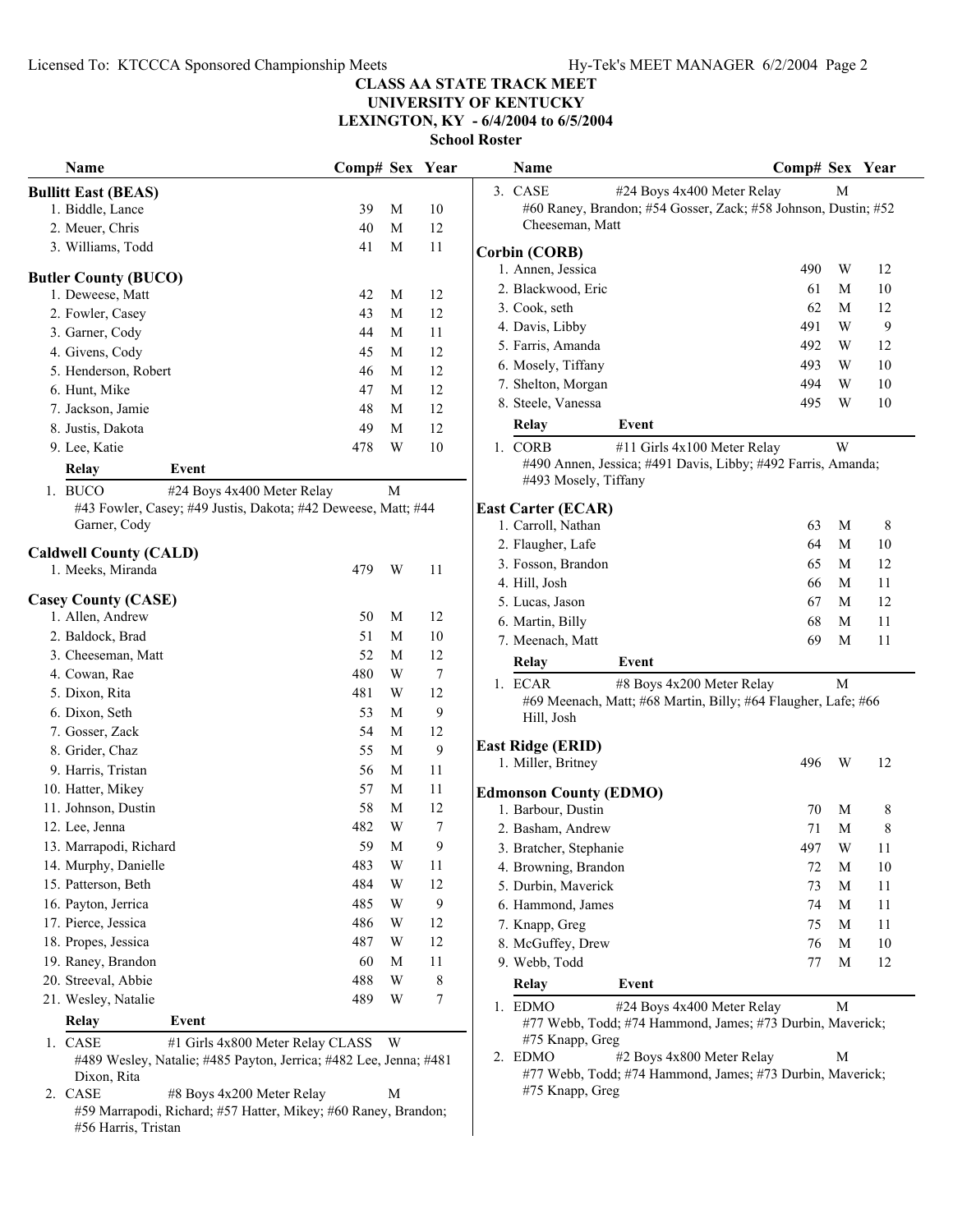#### **CLASS AA STATE TRACK MEET UNIVERSITY OF KENTUCKY**

**LEXINGTON, KY - 6/4/2004 to 6/5/2004**

| <b>Name</b>                                                                  | Comp# Sex Year |                         |        | Name                                                                            | Comp# Sex Year |   |              |
|------------------------------------------------------------------------------|----------------|-------------------------|--------|---------------------------------------------------------------------------------|----------------|---|--------------|
| Elizabethtown (ETOW)                                                         |                |                         |        | 14. Scott, Todd                                                                 | 96             | M | 12           |
| 1. Allen, BJ                                                                 | 78             | M                       | 10     | 15. Shultz, Rebecca                                                             | 516            | W | 9            |
| 2. Donnelly, Lara                                                            | 498            | W                       | 11     | 16. Simmons, Willis                                                             | 97             | M | 12           |
| 3. Duncan, Zipp                                                              | 79             | M                       | 11     | 17. Smith, Mike                                                                 | 98             | M | 11           |
| 4. French, AJ                                                                | 80             | M                       | 11     | 18. Thomas, Jarone                                                              | 99             | M | 11           |
| 5. French, Jesse                                                             | 81             | M                       | 10     | 19. Woodhams, Kathleen                                                          | 517            | W | 9            |
| 6. Hodgens, Brandon                                                          | 82             | M                       | 12     | 20. Wright, Aaron                                                               | 100            | M | 11           |
| 7. Jennings, Robyn                                                           | 499            | W                       | 11     | 21. Wright, Katadrian                                                           | 518            | W | 12           |
| 8. Kuklinski, Madison                                                        | 500            | W                       | 8      | 22. York, Kiah                                                                  | 519            | W | $\mathbf{9}$ |
| 9. Powell, Emerald                                                           | 501            | W                       | 11     | Event<br>Relay                                                                  |                |   |              |
| 10. Stufflebeam, Colleen                                                     | 502            | $\ensuremath{\text{W}}$ | 10     | 1. FTCA<br>#11 Girls 4x100 Meter Relay                                          |                | W |              |
| 11. Turner, Jerry                                                            | 83             | M                       | 12     | #518 Wright, Katadrian; #514 Kellum, Letetice; #519 York, Kiah;                 |                |   |              |
| 12. Turner, Tasha                                                            | 503            | W                       | 11     | #517 Woodhams, Kathleen                                                         |                |   |              |
| 13. Warfield, Kabrenda                                                       | 504            | W                       | 10     | #7 Girls 4x200 Meter Relay CLASS W<br>2. FTCA                                   |                |   |              |
| 14. Williams, Richard                                                        | 84             | M                       | 12     | #518 Wright, Katadrian; #519 York, Kiah; #517 Woodhams,                         |                |   |              |
| Relay<br>Event                                                               |                |                         |        | Kathleen; #514 Kellum, Letetice                                                 |                |   |              |
| 1. ETOW<br>#11 Girls 4x100 Meter Relay                                       |                | W                       |        | 3. FTCA<br>#23 Girls 4x400 Meter Relay                                          |                | W |              |
| #504 Warfield, Kabrenda; #498 Donnelly, Lara; #501 Powell,                   |                |                         |        | #516 Shultz, Rebecca; #519 York, Kiah; #517 Woodhams,                           |                |   |              |
| Emerald; #503 Turner, Tasha                                                  |                |                         |        | Kathleen; #515 Reynard, Ramona<br>4. FTCA<br>#1 Girls 4x800 Meter Relay CLASS W |                |   |              |
| #12 Boys 4x100 Meter Relay<br>2. ETOW                                        |                | M                       |        | #516 Shultz, Rebecca; #509 Brownell, Alicia; #513 Hodges,                       |                |   |              |
| #78 Allen, BJ; #80 French, AJ; #81 French, Jesse; #82 Hodgens,               |                |                         |        | Maddie; #512 Helmick, Chrissy                                                   |                |   |              |
| <b>Brandon</b>                                                               |                |                         |        | #8 Boys 4x200 Meter Relay<br>5. FTCA                                            |                | M |              |
| 3. ETOW<br>#8 Boys 4x200 Meter Relay                                         |                | M                       |        | #96 Scott, Todd; #90 Anderson, Marc; #98 Smith, Mike; #97                       |                |   |              |
| #78 Allen, BJ; #81 French, Jesse; #82 Hodgens, Brandon; #83<br>Turner, Jerry |                |                         |        | Simmons, Willis                                                                 |                |   |              |
|                                                                              |                |                         |        | 6. FTCA<br>#24 Boys 4x400 Meter Relay                                           |                | M |              |
| <b>Fairdale (FAIR)</b>                                                       |                |                         |        | #95 Ringle, Justin; #94 Mines, Adam; #98 Smith, Mike; #90<br>Anderson, Marc     |                |   |              |
| 1. Decker, April                                                             | 505            | W                       | 11     | 7. FTCA<br>#2 Boys 4x800 Meter Relay                                            |                | M |              |
| 2. Grinter, Maurice                                                          | 85             | M                       | 11     | #91 Finklin, Courtney; #94 Mines, Adam; #92 Knight, Zach; #95                   |                |   |              |
| 3. Mangan, Sharonda                                                          | 506            | W                       | 11     | Ringle, Justin                                                                  |                |   |              |
| <b>Fleming County (FLEM)</b>                                                 |                |                         |        |                                                                                 |                |   |              |
| 1. Duncan, Ron                                                               | 86             | M                       | 10     |                                                                                 |                |   |              |
| 2. Edwards, Nick                                                             | 87             | M                       | 10     |                                                                                 |                |   |              |
| 3. Harmon, Ashley                                                            | 507            | W                       | 12     |                                                                                 |                |   |              |
| 4. Jones, Tristan                                                            | 88             | M                       | 9      |                                                                                 |                |   |              |
| 5. Rogers, Robbelle                                                          | 89             | M                       | 9      |                                                                                 |                |   |              |
| 6. Snedegar, Rachel                                                          | 508            | W                       | 11     |                                                                                 |                |   |              |
| <b>Fort Campbell (FTCA)</b>                                                  |                |                         |        |                                                                                 |                |   |              |
| 1. Anderson, Marc                                                            | 90             | M                       | 10     |                                                                                 |                |   |              |
| 2. Brownell, Alicia                                                          | 509            | W                       | 9      |                                                                                 |                |   |              |
| 3. Capabianco, Cherelle                                                      | 510            | W                       | 6      |                                                                                 |                |   |              |
| 4. Dorsey, Antoinette                                                        | 511            | W                       | 8      |                                                                                 |                |   |              |
| 5. Finklin, Courtney                                                         | 91             | M                       | 10     |                                                                                 |                |   |              |
| 6. Helmick, Chrissy                                                          | 512            | W                       | $\tau$ |                                                                                 |                |   |              |
| 7. Hodges, Maddie                                                            | 513            | W                       | 7      |                                                                                 |                |   |              |
| 8. Kellum, Letetice                                                          | 514            | W                       | 10     |                                                                                 |                |   |              |
| 9. Knight, Zach                                                              | 92             | M                       | 12     |                                                                                 |                |   |              |
| 10. Krein, Stephen                                                           | 93             | $\mathbf M$             | 10     |                                                                                 |                |   |              |
| 11. Mines, Adam                                                              | 94             | $\mathbf M$             | 12     |                                                                                 |                |   |              |
| 12. Reynard, Ramona                                                          | 515            | W                       | 7      |                                                                                 |                |   |              |
| 13. Ringle, Justin                                                           | 95             | M                       | 10     |                                                                                 |                |   |              |
|                                                                              |                |                         |        |                                                                                 |                |   |              |

|    | Name                                                                                               | Comp# Sex |   | Year |
|----|----------------------------------------------------------------------------------------------------|-----------|---|------|
|    | 14. Scott, Todd                                                                                    | 96        | М | 12   |
|    | 15. Shultz, Rebecca                                                                                | 516       | W | 9    |
|    | 16. Simmons, Willis                                                                                | 97        | М | 12   |
|    | 17. Smith, Mike                                                                                    | 98        | М | 11   |
|    | 18. Thomas, Jarone                                                                                 | 99        | М | 11   |
|    | 19. Woodhams, Kathleen                                                                             | 517       | W | 9    |
|    | 20. Wright, Aaron                                                                                  | 100       | М | 11   |
|    | 21. Wright, Katadrian                                                                              | 518       | W | 12   |
|    | 22. York, Kiah                                                                                     | 519       | W | 9    |
|    | Relay<br>Event                                                                                     |           |   |      |
| 1. | <b>FTCA</b><br>#11 Girls 4x100 Meter Relay                                                         |           | W |      |
|    | #518 Wright, Katadrian; #514 Kellum, Letetice; #519 York, Kiah;                                    |           |   |      |
|    | #517 Woodhams, Kathleen                                                                            |           |   |      |
|    | 2. FTCA<br>#7 Girls 4x200 Meter Relay CLASS                                                        |           | W |      |
|    | #518 Wright, Katadrian; #519 York, Kiah; #517 Woodhams,                                            |           |   |      |
|    | Kathleen; #514 Kellum, Letetice<br>3. FTCA<br>#23 Girls 4x400 Meter Relay                          |           | W |      |
|    | #516 Shultz, Rebecca; #519 York, Kiah; #517 Woodhams,                                              |           |   |      |
|    | Kathleen; #515 Reynard, Ramona                                                                     |           |   |      |
|    | 4. FTCA<br>#1 Girls 4x800 Meter Relay CLASS                                                        |           | W |      |
|    | #516 Shultz, Rebecca; #509 Brownell, Alicia; #513 Hodges,                                          |           |   |      |
|    | Maddie; #512 Helmick, Chrissy                                                                      |           |   |      |
|    | 5. FTCA<br>#8 Boys 4x200 Meter Relay                                                               |           | М |      |
|    | #96 Scott, Todd; #90 Anderson, Marc; #98 Smith, Mike; #97                                          |           |   |      |
|    | Simmons, Willis                                                                                    |           |   |      |
|    | 6. FTCA<br>#24 Boys 4x400 Meter Relay<br>#95 Ringle, Justin; #94 Mines, Adam; #98 Smith, Mike; #90 |           | М |      |
|    | Anderson, Marc                                                                                     |           |   |      |
|    | 7. FTCA<br>#2 Boys 4x800 Meter Relay                                                               |           | М |      |
|    | #91 Finklin, Courtney; #94 Mines, Adam; #92 Knight, Zach; #95                                      |           |   |      |
|    | Ringle, Justin                                                                                     |           |   |      |
|    |                                                                                                    |           |   |      |
|    |                                                                                                    |           |   |      |
|    |                                                                                                    |           |   |      |
|    |                                                                                                    |           |   |      |
|    |                                                                                                    |           |   |      |
|    |                                                                                                    |           |   |      |
|    |                                                                                                    |           |   |      |
|    |                                                                                                    |           |   |      |
|    |                                                                                                    |           |   |      |
|    |                                                                                                    |           |   |      |
|    |                                                                                                    |           |   |      |
|    |                                                                                                    |           |   |      |
|    |                                                                                                    |           |   |      |
|    |                                                                                                    |           |   |      |
|    |                                                                                                    |           |   |      |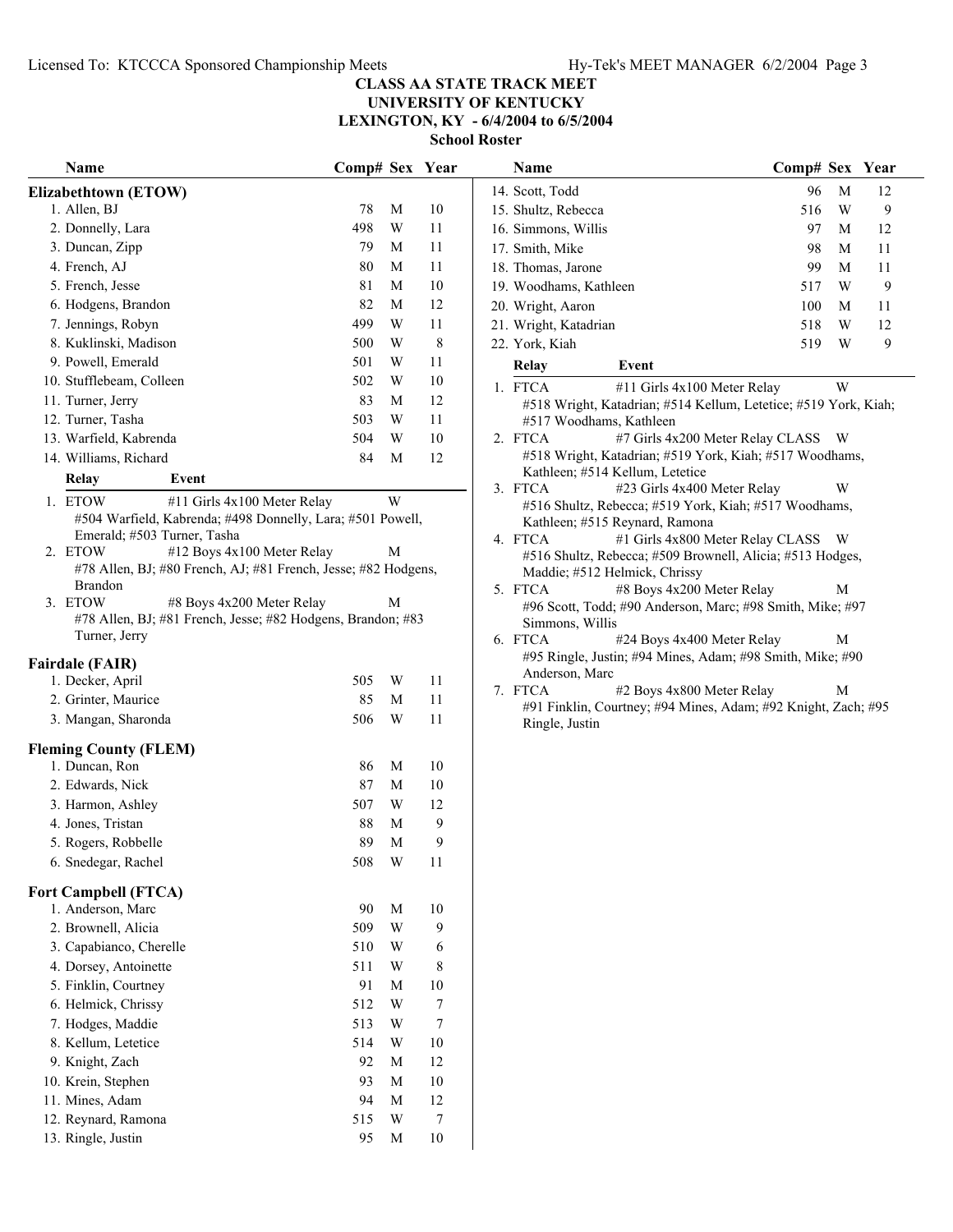#### **CLASS AA STATE TRACK MEET UNIVERSITY OF KENTUCKY**

**LEXINGTON, KY - 6/4/2004 to 6/5/2004**

**School Roster**

| Name                                                                                                     | Comp# Sex Year |             |             | Name                            | Comp# Sex Year                                                |   |    |
|----------------------------------------------------------------------------------------------------------|----------------|-------------|-------------|---------------------------------|---------------------------------------------------------------|---|----|
| <b>Franklin County (FRCO)</b>                                                                            |                |             |             | 6. Perry, Stan                  | 119                                                           | M | 11 |
| 1. Barker, Caitlin                                                                                       | 520            | W           | 9           | 7. Robbins, Jessica             | 533                                                           | W | 11 |
| 2. Bush, Layne                                                                                           | 521            | W           | $10\,$      | 8. Rogers, Gilbert              | 120                                                           | M | 12 |
| 3. Carter, Latassia                                                                                      | 522            | W           | $10\,$      | 9. Romance, Maggie              | 534                                                           | W | 11 |
| 4. Creech, andre                                                                                         | 101            | M           | $10\,$      | 10. Romance, Rachel             | 535                                                           | W | 10 |
| 5. Davis, Krystal                                                                                        | 523            | $\mathbf W$ | 8           | 11. Smith, Erica                | 536                                                           | W | 6  |
| 6. Durham, Jessica                                                                                       | 524            | $\mathbf W$ | 10          | Relay                           | Event                                                         |   |    |
| 7. Hogan, Laroya                                                                                         | 525            | W           | 12          | 1. HART                         | #23 Girls 4x400 Meter Relay                                   | W |    |
| 8. Hughes, David                                                                                         | 102            | M           | $\,$ 8 $\,$ |                                 | #532 Morrison, Brittany; #535 Romance, Rachel; #531 Jewell,   |   |    |
| 9. Oldham, Veniece                                                                                       | 526            | $\mathbf W$ | 8           | Marybeth; #533 Robbins, Jessica |                                                               |   |    |
| 10. Porter, Nick                                                                                         | 103            | M           | 11          | 2. HART                         | #12 Boys 4x100 Meter Relay                                    | М |    |
| 11. Redding, Robert                                                                                      | 104            | M           | 10          |                                 | #118 Graham, Zanman; #117 Ewing, Shea; #116 Dixon, David;     |   |    |
| 12. Stone, Yvonne                                                                                        | 527            | W           | 9           | #120 Rogers, Gilbert            |                                                               |   |    |
| 13. Wheat, Jefferey                                                                                      | 105            | M           | 9           | 3. HART                         | #8 Boys 4x200 Meter Relay                                     | М |    |
| 14. Wise, Andrew                                                                                         | 106            | M           | $10\,$      | #120 Rogers, Gilbert            | #118 Graham, Zanman; #117 Ewing, Shea; #116 Dixon, David;     |   |    |
| 15. Woods, Chelsea                                                                                       | 528            | W           | 7           |                                 |                                                               |   |    |
| Relay<br>Event                                                                                           |                |             |             | <b>Heath (HEAT)</b>             |                                                               |   |    |
| 1. FRCO<br>#11 Girls 4x100 Meter Relay                                                                   |                | W           |             | 1. Austin, Brandon              | 121                                                           | M | 11 |
| #521 Bush, Layne; #524 Durham, Jessica; #527 Stone, Yvonne;                                              |                |             |             | 2. Beyer, Hunter                | 122                                                           | M | 11 |
| #526 Oldham, Veniece                                                                                     |                |             |             | 3. Brandon, Austin              | 123                                                           | M | 11 |
| 2. FRCO<br>#23 Girls 4x400 Meter Relay                                                                   |                | W           |             | 4. Donohoo, Corey               | 124                                                           | M | 11 |
| #521 Bush, Layne; #520 Barker, Caitlin; #524 Durham, Jessica;                                            |                |             |             | 5. Long, Jayce                  | 125                                                           | M | 10 |
| #527 Stone, Yvonne<br>3. FRCO<br>#8 Boys 4x200 Meter Relay                                               |                | M           |             | 6. Shidal, Jeff                 | 126                                                           | M | 12 |
| #104 Redding, Robert; #103 Porter, Nick; #105 Wheat, Jefferey;                                           |                |             |             | 7. Turner, Kallie               | 537                                                           | W | 12 |
| #106 Wise, Andrew                                                                                        |                |             |             | <b>Relay</b>                    | Event                                                         |   |    |
|                                                                                                          |                |             |             | 1. HEAT                         | #12 Boys 4x100 Meter Relay                                    | M |    |
| <b>Franklin-Simpson (FRSI)</b>                                                                           |                |             |             |                                 | #121 Austin, Brandon; #124 Donohoo, Corey; #126 Shidal, Jeff; |   |    |
| 1. Carver, DeMichael                                                                                     | 107            | M           | 12          | #125 Long, Jayce                |                                                               |   |    |
| 2. Crafton, Rowland                                                                                      | 108            | M           |             | <b>Henry County (HCOU)</b>      |                                                               |   |    |
| 3. Dalcourt, Glen                                                                                        | 109            | M           | 9           | 1. Graham, Kayla                | 538                                                           | W | 10 |
| 4. Davidson, Patrick                                                                                     | 110            | M           | 11          | 2. Ryan, Chloe                  | 539                                                           | W | 12 |
| 5. Groves, Brice                                                                                         | 111            | $\mathbf M$ | 12          | 3. Sanders, Kyle                | 127                                                           | M | 11 |
| 6. Hogan, Cailyn<br>7. Jones, Diamonde                                                                   | 112<br>529     | M<br>W      | 11<br>11    |                                 |                                                               |   |    |
| 8. Jones, Sara                                                                                           | 530            | W           | 11          |                                 |                                                               |   |    |
| 9. Payne, Jereece                                                                                        | 113            | M           | 8           |                                 |                                                               |   |    |
| 10. Savage, Jacquese                                                                                     | 114            | M           | 10          |                                 |                                                               |   |    |
| 11. Young, Katario                                                                                       | 115            | M           | 9           |                                 |                                                               |   |    |
|                                                                                                          |                |             |             |                                 |                                                               |   |    |
| Relay<br>Event                                                                                           |                |             |             |                                 |                                                               |   |    |
| 1. FRSI<br>#12 Boys 4x100 Meter Relay<br>#114 Savage, Jacquese; #112 Hogan, Cailyn; #109 Dalcourt, Glen; |                | M           |             |                                 |                                                               |   |    |
| #110 Davidson, Patrick                                                                                   |                |             |             |                                 |                                                               |   |    |
| #8 Boys 4x200 Meter Relay<br>2. FRSI                                                                     |                | M           |             |                                 |                                                               |   |    |
| #110 Davidson, Patrick; #112 Hogan, Cailyn; #109 Dalcourt, Glen;                                         |                |             |             |                                 |                                                               |   |    |
| #107 Carver, DeMichael                                                                                   |                |             |             |                                 |                                                               |   |    |
| <b>Hart County (HART)</b>                                                                                |                |             |             |                                 |                                                               |   |    |
| 1. Dixon, David                                                                                          | 116            | M           | 12          |                                 |                                                               |   |    |
| 2. Ewing, Shea                                                                                           | 117            | M           | 12          |                                 |                                                               |   |    |
| 3. Graham, Zanman                                                                                        | 118            | M           | 12          |                                 |                                                               |   |    |
| 4. Jewell, Marybeth                                                                                      | 531            | W           | 10          |                                 |                                                               |   |    |
| 5. Morrison, Brittany                                                                                    | 532            | W           | 9           |                                 |                                                               |   |    |

| 6. Perry, Stan                  |                                                             | 119   | M | 11 |
|---------------------------------|-------------------------------------------------------------|-------|---|----|
| 7. Robbins, Jessica             |                                                             | 533   | W | 11 |
| 8. Rogers, Gilbert              |                                                             | 120   | M | 12 |
| 9. Romance, Maggie              |                                                             | 534   | W | 11 |
| 10. Romance, Rachel             |                                                             | 535 W |   | 10 |
| 11. Smith, Erica                |                                                             | 536   | W | 6  |
| Relay                           | Event                                                       |       |   |    |
| 1. HART                         | #23 Girls 4x400 Meter Relay                                 |       | W |    |
| Marybeth; #533 Robbins, Jessica | #532 Morrison, Brittany; #535 Romance, Rachel; #531 Jewell, |       |   |    |
| 2. HART                         | #12 Boys 4x100 Meter Relay                                  |       | М |    |
| #120 Rogers, Gilbert            | #118 Graham, Zanman; #117 Ewing, Shea; #116 Dixon, David;   |       |   |    |
| 3. HART                         | #8 Boys 4x200 Meter Relay                                   |       | M |    |
| #120 Rogers, Gilbert            | #118 Graham, Zanman; #117 Ewing, Shea; #116 Dixon, David;   |       |   |    |
| Heath (HEAT)                    |                                                             |       |   |    |
| 1. Austin, Brandon              |                                                             | 121   | M | 11 |
| 2. Beyer, Hunter                |                                                             | 122   | M | 11 |
| 3. Brandon, Austin              |                                                             | 123   | M | 11 |
| 4. Donohoo, Corey               |                                                             | 124   | M | 11 |
| 5. Long, Jayce                  |                                                             | 125   | M | 10 |
| 6. Shidal, Jeff                 |                                                             | 126   | M | 12 |
| 7. Turner, Kallie               |                                                             | 537   | W | 12 |
| Relay                           | Event                                                       |       |   |    |

### **HERRY (HCOU)**

| 1. Graham, Kayla | 538 W |          | 10  |
|------------------|-------|----------|-----|
| 2. Ryan, Chloe   |       | 539 W 12 |     |
| 3. Sanders, Kyle | 127 M |          | -11 |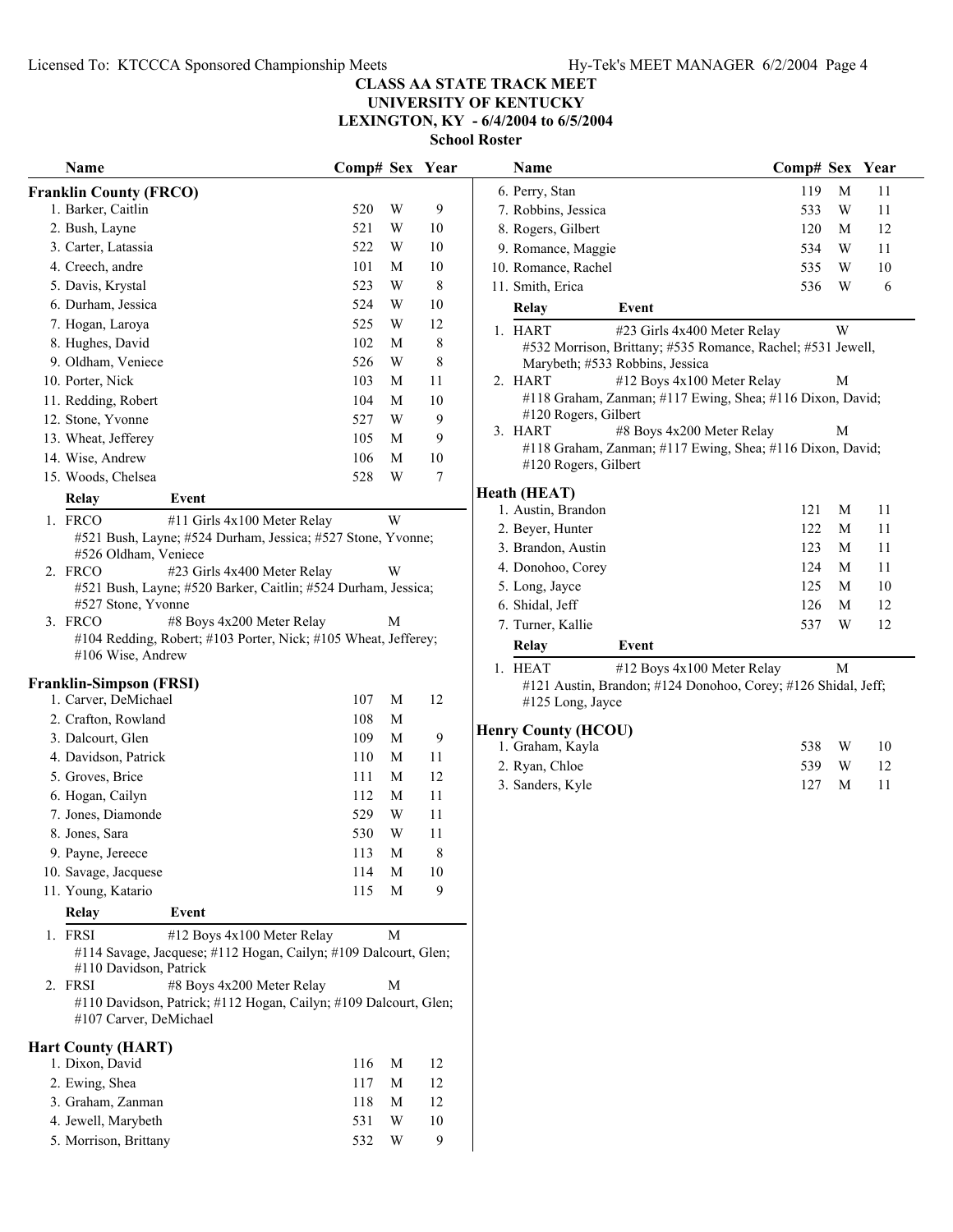# **UNIVERSITY OF KENTUCKY**

**LEXINGTON, KY - 6/4/2004 to 6/5/2004**

| Name                                                                 | Comp# Sex Year |                |                  | Name                                    | Comp# Sex Year                                                   |   |    |
|----------------------------------------------------------------------|----------------|----------------|------------------|-----------------------------------------|------------------------------------------------------------------|---|----|
| <b>Highlands (HIGH)</b>                                              |                |                |                  | 6. HIGH                                 | #24 Boys 4x400 Meter Relay                                       | M |    |
| 1. Bridgett, Jordan                                                  | 128            | M              | 10               |                                         | #144 Scott, Alex; #147 Smithson, Chuck; #134 Guilkey, Justin;    |   |    |
| 2. Brogan, Tim                                                       | 129            | M              | $10\,$           | #135 Hamel, Brady                       |                                                                  |   |    |
| 3. Cecil, Chase                                                      | 130            | M              | 10               | 7. HIGH                                 | #2 Boys 4x800 Meter Relay                                        | M |    |
| 4. Clinkenbeard, Evan                                                | 131            | M              | 11               |                                         | #132 Derrick, Breylen; #144 Scott, Alex; #142 Pendery, Ben; #129 |   |    |
| 5. Derrick, Breylen                                                  | 132            | M              | 12               | Brogan, Tim                             |                                                                  |   |    |
| 6. Dressman, Darcie                                                  | 540            | W              | $10\,$           | <b>Hopkins County Central (HCOC)</b>    |                                                                  |   |    |
| 7. Gesenhues, Jimmy                                                  | 133            | M              | 11               | 1. Bell, JJ                             | 149                                                              | M | 10 |
| 8. Guilkey, Justin                                                   | 134            | M              | $10\,$           | 2. Coburn, Charles                      | 150                                                              | M | 10 |
| 9. Hamel, Brady                                                      | 135            | M              | 12               | 3. Drake, Jeremy                        | 151                                                              | M | 11 |
| 10. Hansman, Abbey                                                   | 541            | W              | 11               | 4. Pettus, Tristan                      | 152                                                              | M | 10 |
| 11. Hansman, Alisha                                                  | 542            | W              | 10               | 5. Sullivan, Terrance                   | 153                                                              | M | 11 |
| 12. Head, Spencer                                                    | 136            | M              | 9                | <b>Relay</b>                            | Event                                                            |   |    |
| 13. Hempleman, Kate                                                  | 543            | W              | $\,8\,$          | 1. HCOC                                 | #12 Boys 4x100 Meter Relay                                       | M |    |
| 14. Hensley, Sarah                                                   | 544            | W              | 10               |                                         | #153 Sullivan, Terrance; #151 Drake, Jeremy; #149 Bell, JJ; #152 |   |    |
| 15. Jones, Ashley                                                    | 545            | W              | 12               | Pettus, Tristan                         |                                                                  |   |    |
| 16. Kramer, Jordan                                                   | 137            | M              | $\boldsymbol{9}$ | 2. HCOC                                 | #8 Boys 4x200 Meter Relay                                        | M |    |
| 17. Kramer, T.J.                                                     | 138            | M              | 12               |                                         | #153 Sullivan, Terrance; #151 Drake, Jeremy; #149 Bell, JJ; #152 |   |    |
| 18. Lundberg, Matt                                                   | 139            | M              | 11               | Pettus, Tristan                         |                                                                  |   |    |
| 19. Menninger, Brittany                                              | 546            | W              | 12               | <b>Knott County Central (KCOC)</b>      |                                                                  |   |    |
| 20. Mirrielees, Brian                                                | 140            | M              | 8                | 1. Martin, Heather                      | 554                                                              | W | 10 |
| 21. Mueller, Kelsa                                                   | 547            | W              | 9                |                                         |                                                                  |   |    |
| 22. Owens, Chris                                                     | 141            | M              | 11               | <b>Knox Central (KNOX)</b>              | 154                                                              | M | 09 |
| 23. Parian, Olivia                                                   | 548            | W              | $\,8\,$          | 1. Bays, Lee                            |                                                                  | M | 10 |
| 24. Pendery, Ben                                                     | 142            | M              | 11               | 2. Brown, Chris                         | 155                                                              | W | 12 |
| 25. Pendery, Liza                                                    | 549            | W              | 8                | 3. Brown, Ivy                           | 555<br>156                                                       | M | 11 |
| 26. Peterman, Robbie                                                 | 143            | M              | 11               | 4. Cutter, Travis<br>5. Farmer, Jessica | 556                                                              | W | 09 |
| 27. Rafferty, Dianna                                                 | 550            | W              | 9                |                                         | 157                                                              | M | 10 |
| 28. Roberts, Maggie                                                  | 551            | W              | 11               | 6. Jones, Josh                          |                                                                  | M | 10 |
| 29. Scott, Alex                                                      | 144            | M              | 12               | 7. Monroe, Derek                        | 158                                                              | M | 10 |
| 30. Sester, Sean                                                     | 145            | M              | 12               | 8. Ramsey, Matt                         | 159<br>160                                                       | M | 10 |
| 31. Sheffield, Nick                                                  | 146            | M              | 11               | 9. Steelman, Mark                       |                                                                  |   |    |
| 32. Smithson, Chuck                                                  | 147            | M              | 12               | Relay                                   | Event                                                            |   |    |
| 33. Stowers, Mike                                                    | 148            | M              | 11               | 1. KNOX                                 | #8 Boys 4x200 Meter Relay                                        | M |    |
| 34. Sudkamp, Samantha                                                | 552            | W              | $\,$ 8 $\,$      |                                         | #156 Cutter, Travis; #159 Ramsey, Matt; #158 Monroe, Derek;      |   |    |
| 35. Wehage, Maggie                                                   | 553            | W <sub>1</sub> | 12               | #155 Brown, Chris                       |                                                                  |   |    |
| Relay<br>Event                                                       |                |                |                  |                                         |                                                                  |   |    |
| $1.$ HIGH<br>#7 Girls 4x200 Meter Relay CLASS W                      |                |                |                  |                                         |                                                                  |   |    |
| #552 Sudkamp, Samantha; #550 Rafferty, Dianna; #549 Pendery,         |                |                |                  |                                         |                                                                  |   |    |
| Liza; #546 Menninger, Brittany                                       |                |                |                  |                                         |                                                                  |   |    |
| 2. HIGH<br>#23 Girls 4x400 Meter Relay                               |                | W              |                  |                                         |                                                                  |   |    |
| #548 Parian, Olivia; #547 Mueller, Kelsa; #551 Roberts, Maggie;      |                |                |                  |                                         |                                                                  |   |    |
| #546 Menninger, Brittany                                             |                |                |                  |                                         |                                                                  |   |    |
| #1 Girls 4x800 Meter Relay CLASS W<br>3. HIGH                        |                |                |                  |                                         |                                                                  |   |    |
| #547 Mueller, Kelsa; #553 Wehage, Maggie; #540 Dressman,             |                |                |                  |                                         |                                                                  |   |    |
| Darcie; #544 Hensley, Sarah<br>#12 Boys 4x100 Meter Relay<br>4. HIGH |                | M              |                  |                                         |                                                                  |   |    |
| #128 Bridgett, Jordan; #138 Kramer, T.J.; #143 Peterman, Robbie;     |                |                |                  |                                         |                                                                  |   |    |
| #148 Stowers, Mike                                                   |                |                |                  |                                         |                                                                  |   |    |
| #8 Boys 4x200 Meter Relay<br>5. HIGH                                 |                | M              |                  |                                         |                                                                  |   |    |
| #144 Scott, Alex; #147 Smithson, Chuck; #128 Bridgett, Jordan;       |                |                |                  |                                         |                                                                  |   |    |
| #138 Kramer, T.J.                                                    |                |                |                  |                                         |                                                                  |   |    |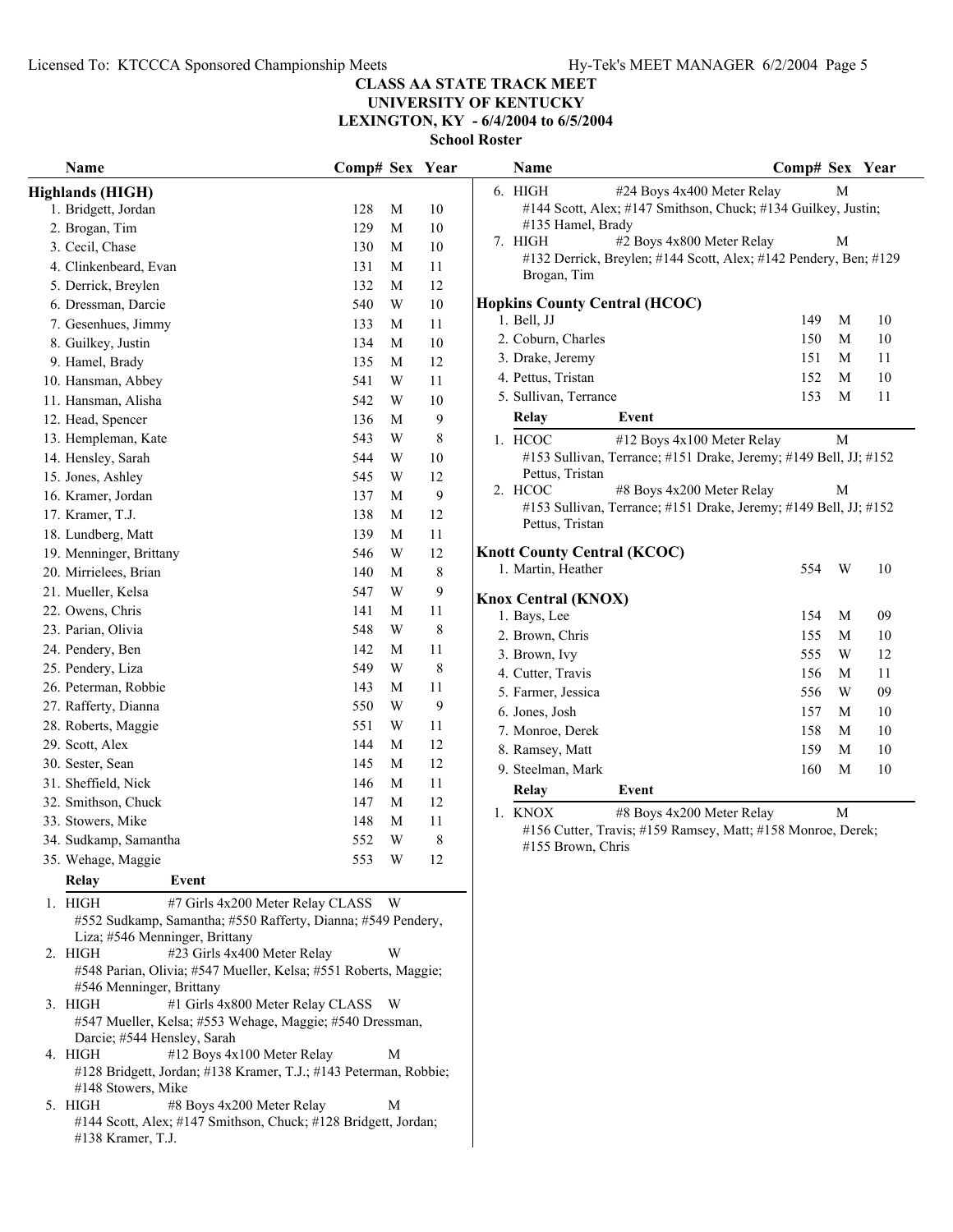**Name Comp# Sex** Year

#### **CLASS AA STATE TRACK MEET**

**UNIVERSITY OF KENTUCKY LEXINGTON, KY - 6/4/2004 to 6/5/2004**

|                                                                                                                                                                                                                                           |                |        | School Re |    |
|-------------------------------------------------------------------------------------------------------------------------------------------------------------------------------------------------------------------------------------------|----------------|--------|-----------|----|
| Name                                                                                                                                                                                                                                      | Comp# Sex Year |        |           |    |
| <b>Larue County (LARU)</b>                                                                                                                                                                                                                |                |        |           |    |
| 1. Bass, Gabby                                                                                                                                                                                                                            | 557            | W      | 11        |    |
| 2. Bass, Janelle                                                                                                                                                                                                                          | 558            | W      | 8         |    |
| 3. Boone, Lindsey                                                                                                                                                                                                                         | 559            | W      | 7         |    |
| 4. Boyd, Sarah                                                                                                                                                                                                                            | 560            | W      | 11        |    |
| 5. Cobb, Cherrisse                                                                                                                                                                                                                        | 561            | W      | 9         | Le |
| 6. Curry, Olivia                                                                                                                                                                                                                          | 562            | W      | 7         |    |
| 7. Fields, Rachel                                                                                                                                                                                                                         | 563            | W      | 12        |    |
| 8. Gusler, Brooke                                                                                                                                                                                                                         | 564            | W      | 11        |    |
| 9. Johnson, Laura                                                                                                                                                                                                                         | 565            | W      | 8         |    |
| 10. Powell, Cedrick                                                                                                                                                                                                                       | 161            | М      | 11        |    |
| 11. Roso, Ashtian                                                                                                                                                                                                                         | 566            | W      | 8         |    |
| 12. Whitlock, Lyndsay                                                                                                                                                                                                                     | 567            | W      | 5         |    |
| 13. Whitlock, Valerie                                                                                                                                                                                                                     | 568            | W      | 5         |    |
| Relay<br>Event                                                                                                                                                                                                                            |                |        |           |    |
|                                                                                                                                                                                                                                           |                |        |           |    |
| 1. LARU<br>#11 Girls 4x100 Meter Relay<br>#561 Cobb, Cherrisse; #557 Bass, Gabby; #564 Gusler, Brooke;<br>#560 Boyd, Sarah<br>2. LARU<br>#7 Girls 4x200 Meter Relay CLASS<br>#561 Cobb, Cherrisse; #557 Bass, Gabby; #564 Gusler, Brooke; |                | W<br>W |           |    |
| #560 Boyd, Sarah<br>3. LARU<br>#1 Girls 4x800 Meter Relay CLASS                                                                                                                                                                           |                | W      |           |    |
| #566 Roso, Ashtian; #562 Curry, Olivia; #567 Whitlock, Lyndsay;<br>#568 Whitlock, Valerie                                                                                                                                                 |                |        |           |    |
| <b>Lawrence County (LAWR)</b>                                                                                                                                                                                                             |                |        |           |    |
| 1. Endicott, Derrick                                                                                                                                                                                                                      | 162            | М      | 11        |    |
| 2. Frazier, Bree                                                                                                                                                                                                                          | 569            | W      | 9         |    |
| 3. Humphrey, Katy                                                                                                                                                                                                                         | 570            | W      | 6         |    |
| 4. Laney, Hillary                                                                                                                                                                                                                         | 571            | W      | 7         |    |
| 5. Marcum, Karen                                                                                                                                                                                                                          | 572            | W      | 9         |    |
| 6. Nelson, Ashley                                                                                                                                                                                                                         | 573            | W      | 9         |    |
| 7. O'Brian, Lynden                                                                                                                                                                                                                        | 574            | W      | 9         |    |
| 8. Prince, Sarah                                                                                                                                                                                                                          | 575            | W      | 9         |    |
| Relay<br>Event                                                                                                                                                                                                                            |                |        |           |    |
| 1. LAWR<br>#11 Girls 4x100 Meter Relay<br>#573 Nelson, Ashley; #569 Frazier, Bree; #571 Laney, Hillary;<br>#574 O'Brian, Lynden                                                                                                           |                | W      |           |    |
| #7 Girls 4x200 Meter Relay CLASS<br>2. LAWR<br>#573 Nelson, Ashley; #569 Frazier, Bree; #571 Laney, Hillary;<br>#574 O'Brian, Lynden                                                                                                      |                | W      |           |    |
| <b>Leslie County (LESL)</b>                                                                                                                                                                                                               |                |        |           |    |
| 1. Barger, Brittany                                                                                                                                                                                                                       | 576            | W      | 12        |    |
| 2. Benton, Heather                                                                                                                                                                                                                        | 577            | W      | 12        |    |
| 3. Boggs, Whitney                                                                                                                                                                                                                         | 578            | W      | 8         |    |
| 4. Couch, Whitney                                                                                                                                                                                                                         | 579            | W      | 10        |    |
| 5. Douglas, Katie                                                                                                                                                                                                                         | 580            | W      | 10        |    |
| 6. Honeycutt, Nikki                                                                                                                                                                                                                       | 581            | W      | 11        |    |
| 7. Morgan, Courtney                                                                                                                                                                                                                       | 582            | W      | 10        |    |
|                                                                                                                                                                                                                                           |                |        |           |    |
| 8. Sizemore, Bucker                                                                                                                                                                                                                       | 163            | М      | 11        |    |
| 9. Sizemore, Deana                                                                                                                                                                                                                        | 583            | W      | 8         |    |

| Relay                            | Event                                                     |     |   |    |  |
|----------------------------------|-----------------------------------------------------------|-----|---|----|--|
| 1. LESL                          | #11 Girls 4x100 Meter Relay                               |     | W |    |  |
|                                  | #583 Sizemore, Deana; #576 Barger, Brittany; #577 Benton, |     |   |    |  |
|                                  | Heather; #578 Boggs, Whitney                              |     |   |    |  |
| <b>Lexington Catholic (LEXC)</b> |                                                           |     |   |    |  |
| 1. Arnold, Ashley                |                                                           | 584 | W | 12 |  |
| 2. Brester, Jamie                |                                                           | 164 | M | 12 |  |
| 3. Burnett, Scott                |                                                           | 165 | M | 10 |  |
| 4. Gallagher, Kathleen           |                                                           | 585 | W | 11 |  |
| 5. Heink, Anna                   |                                                           | 586 | W | 11 |  |
| 6. Heink, Jeanna                 |                                                           | 587 | W | 11 |  |
| 7. Lebrun, Kristen               |                                                           | 588 | W | 9  |  |
| 8. McLetchie, Shawna             |                                                           | 589 | W | 9  |  |
| 9. Okpokho, Itoro                |                                                           | 590 | W | 10 |  |
| 10. Patrick, Eric                |                                                           | 166 | M | 12 |  |
| 11. Payne, Logan                 |                                                           | 167 | M | 9  |  |
| 12. Postel, Christian            |                                                           | 168 | M | 12 |  |
| 13. Ramsey, Lauren               |                                                           | 591 | W | 9  |  |
| 14. Roberts, Clint               |                                                           | 169 | M | 10 |  |
| 15. Scordo, Katie                |                                                           | 592 | W | 10 |  |
| 16. Smith, Ben                   |                                                           | 170 | M | 10 |  |
| 17. Snowden, Lauren              |                                                           | 593 | W | 12 |  |
| 18. Snowden, Whitney             |                                                           | 594 | W | 11 |  |
| 19. Vogelsang, Kevin             |                                                           | 171 | M | 11 |  |
| 20. White, Nathan                |                                                           | 172 | M | 11 |  |
| Relay                            | Event                                                     |     |   |    |  |
|                                  |                                                           |     |   |    |  |

- 1. LEXC #11 Girls 4x100 Meter Relay W #590 Okpokho, Itoro; #592 Scordo, Katie; #594 Snowden, Whitney; #593 Snowden, Lauren
- 2. LEXC #7 Girls 4x200 Meter Relay CLASS W #590 Okpokho, Itoro; #592 Scordo, Katie; #594 Snowden, Whitney; #593 Snowden, Lauren
- 3. LEXC #1 Girls 4x800 Meter Relay CLASS W #584 Arnold, Ashley; #586 Heink, Anna; #587 Heink, Jeanna; #585 Gallagher, Kathleen
- 4. LEXC #24 Boys 4x400 Meter Relay M #171 Vogelsang, Kevin; #168 Postel, Christian; #172 White, Nathan; #165 Burnett, Scott
- 5. LEXC #2 Boys 4x800 Meter Relay M #171 Vogelsang, Kevin; #168 Postel, Christian; #167 Payne, Logan; #170 Smith, Ben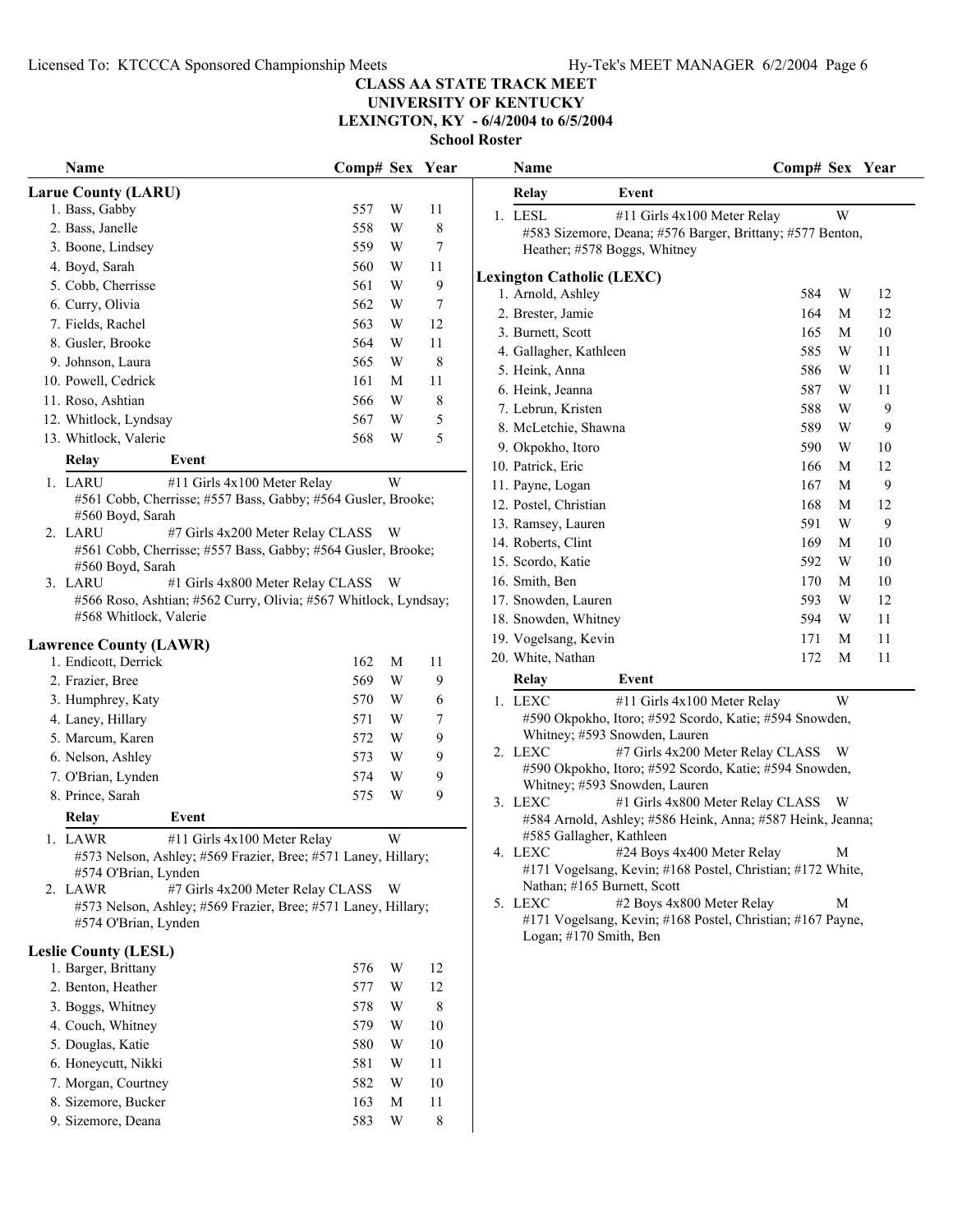## **UNIVERSITY OF KENTUCKY**

**LEXINGTON, KY - 6/4/2004 to 6/5/2004**

| Name                                                                                                | Comp# Sex Year |   |        | Name                                                                                                               | Comp# Sex Year |   |          |
|-----------------------------------------------------------------------------------------------------|----------------|---|--------|--------------------------------------------------------------------------------------------------------------------|----------------|---|----------|
| Lloyd Memorial (LLOY)                                                                               |                |   |        | Lone Oak (LONE)                                                                                                    |                |   |          |
| 1. Ashcraft, Mandy                                                                                  | 595            | W | 9      | 1. Seldalt, Shawn                                                                                                  | 189            | M | 11       |
| 2. Carter, Aubrey                                                                                   | 173            | M | 8      | 2. Shumpert, Natalie                                                                                               | 609            | W | 7        |
| 3. Cooper, Kira                                                                                     | 596            | W | 11     |                                                                                                                    |                |   |          |
| 4. Emrath, Dave                                                                                     | 174            | M | 12     | <b>Madison Southern (MSOU)</b><br>1. Abney, Michael                                                                | 190            | M | 10       |
| 5. Gough, Kim                                                                                       | 597            | W | 11     | 2. Barnes, KaSandra                                                                                                | 610            | W | 10       |
| 6. Grant, Sam                                                                                       | 598            | W | 9      |                                                                                                                    | 191            | M |          |
| 7. Griffin, Heather                                                                                 | 599            | W | 12     | 3. Beckman, Josh<br>4. Bryant, Brittany                                                                            | 611            | W | 10<br>12 |
| 8. Hall, J.J.                                                                                       | 175            | M | 9      | 5. Chao, Corey                                                                                                     | 192            | M | 12       |
| 9. Harper, Kate                                                                                     | 600            | W | 9      | 6. Compton, Ralph                                                                                                  | 193            | M | $10\,$   |
| 10. Hayes, Nick                                                                                     | 176            | M | 12     | 7. Friend, Jason                                                                                                   | 194            | M |          |
| 11. Huck, Nichoel                                                                                   | 601            | W | 11     |                                                                                                                    | 612            | W | 11       |
| 12. Jouett, Tiea                                                                                    | 602            | W | 11     | 8. Green, Keeley                                                                                                   | 613            | W | 10       |
| 13. Kaaz, Christina                                                                                 | 603            | W | 11     | 9. Hammonds, Alana                                                                                                 |                |   | 8        |
| 14. Kennedy, Justin                                                                                 | 177            | M | $10\,$ | 10. Kennedy, Carmen                                                                                                | 614            | W | 9        |
| 15. Kinman, Eric                                                                                    | 178            | M | $10\,$ | 11. Kuntz, Angie                                                                                                   | 615            | W | 11       |
| 16. Kinney, Charles                                                                                 | 179            | M | 11     | 12. Merritt, Courtney                                                                                              | 616            | W | $10\,$   |
| 17. Knapp, Dan                                                                                      | 180            | M | 11     | 13. Nihoris, Michael                                                                                               | 195            | M | 12       |
| 18. Knapp, Keith                                                                                    | 181            | M | 12     | 14. Rayford, Brandon                                                                                               | 196            | M | 12       |
| 19. Kruskamp, Keenan                                                                                | 182            | M | 11     | 15. Robinson, Evan                                                                                                 | 197            | M | 12       |
| 20. Lockard, Tawni                                                                                  | 604            | W | 7      | 16. Smith, Robbie                                                                                                  | 198            | M | 12       |
| 21. Lovett, Tim                                                                                     | 183            | M | 12     | 17. Stamper, Zach                                                                                                  | 199            | M | 11       |
| 22. Mason, Antwan                                                                                   | 184            | M | 9      | 18. Stone, Amber                                                                                                   | 617            | W | $10\,$   |
| 23. Meiman, Vince                                                                                   | 185            | M | 12     | Relay<br>Event                                                                                                     |                |   |          |
| 24. Nieporte, Sondra                                                                                | 605            | W | 10     | 1. MSOU<br>#11 Girls 4x100 Meter Relay                                                                             |                | W |          |
| 25. Nocero, Donnell                                                                                 | 606            | W | 7      | #616 Merritt, Courtney; #614 Kennedy, Carmen; #615 Kuntz,                                                          |                |   |          |
| 26. Ryan, M.C.                                                                                      | 607            | W | 8      | Angie; #612 Green, Keeley                                                                                          |                |   |          |
| 27. Tieke, Greg                                                                                     | 186            | M | $10\,$ | 2. MSOU<br>#7 Girls 4x200 Meter Relay CLASS W<br>#616 Merritt, Courtney; #611 Bryant, Brittany; #615 Kuntz, Angie; |                |   |          |
| 28. Vance, Howard                                                                                   | 187            | M | 12     | #613 Hammonds, Alana                                                                                               |                |   |          |
| 29. Webb, Dara                                                                                      | 188            | M | $10\,$ | 3. MSOU<br>#12 Boys 4x100 Meter Relay                                                                              |                | M |          |
| 30. Wood, Alexa                                                                                     | 608            | W | 8      | #195 Nihoris, Michael; #199 Stamper, Zach; #193 Compton,                                                           |                |   |          |
| <b>Relay</b><br>Event                                                                               |                |   |        | Ralph; #198 Smith, Robbie                                                                                          |                |   |          |
|                                                                                                     |                | W |        | 4. MSOU<br>#8 Boys 4x200 Meter Relay                                                                               |                | M |          |
| 1. LLOY<br>#11 Girls 4x100 Meter Relay<br>#602 Jouett, Tiea; #607 Ryan, M.C.; #597 Gough, Kim; #600 |                |   |        | #195 Nihoris, Michael; #193 Compton, Ralph; #196 Rayford,<br>Brandon; #197 Robinson, Evan                          |                |   |          |
| Harper, Kate                                                                                        |                |   |        |                                                                                                                    |                |   |          |
| 2. LLOY<br>#7 Girls 4x200 Meter Relay CLASS W                                                       |                |   |        | <b>Magoffin County (MAGO)</b>                                                                                      |                |   |          |
| #602 Jouett, Tiea; #608 Wood, Alexa; #604 Lockard, Tawni; #597                                      |                |   |        | 1. Morgan, Carlos                                                                                                  | 200            | M | 12       |
| Gough, Kim<br>3. LLOY<br>#23 Girls 4x400 Meter Relay                                                |                | W |        | <b>Marion County (MARI)</b>                                                                                        |                |   |          |
| #608 Wood, Alexa; #598 Grant, Sam; #606 Nocero, Donnell; #599                                       |                |   |        | 1. Clark, Anthony                                                                                                  | 201            | M | 11       |
| Griffin, Heather                                                                                    |                |   |        | 2. Murrell, Jonas                                                                                                  | 202            | M | 11       |
| #1 Girls 4x800 Meter Relay CLASS W<br>4. LLOY                                                       |                |   |        | 3. Spragens, Laura                                                                                                 | 618            | W | 12       |
| #596 Cooper, Kira; #605 Nieporte, Sondra; #599 Griffin, Heather;                                    |                |   |        |                                                                                                                    |                |   |          |
| #595 Ashcraft, Mandy                                                                                |                |   |        | <b>Mason County (MASO)</b>                                                                                         |                |   |          |
| #12 Boys 4x100 Meter Relay<br>5. LLOY                                                               |                | M |        | 1. Chambers, Desarae                                                                                               | 619            | W | 8        |
| #185 Meiman, Vince; #183 Lovett, Tim; #179 Kinney, Charles;                                         |                |   |        | 2. Hull, Chris                                                                                                     | 203            | M | 10       |
| #175 Hall, J.J.<br>6. LLOY<br>#24 Boys 4x400 Meter Relay                                            |                | M |        |                                                                                                                    |                |   |          |
| #175 Hall, J.J.; #182 Kruskamp, Keenan; #177 Kennedy, Justin;                                       |                |   |        |                                                                                                                    |                |   |          |
| #174 Emrath, Dave                                                                                   |                |   |        |                                                                                                                    |                |   |          |
| #2 Boys 4x800 Meter Relay<br>7. LLOY                                                                |                | M |        |                                                                                                                    |                |   |          |
| #181 Knapp, Keith; #174 Emrath, Dave; #178 Kinman, Eric; #182                                       |                |   |        |                                                                                                                    |                |   |          |
| Kruskamp, Keenan                                                                                    |                |   |        |                                                                                                                    |                |   |          |
|                                                                                                     |                |   |        |                                                                                                                    |                |   |          |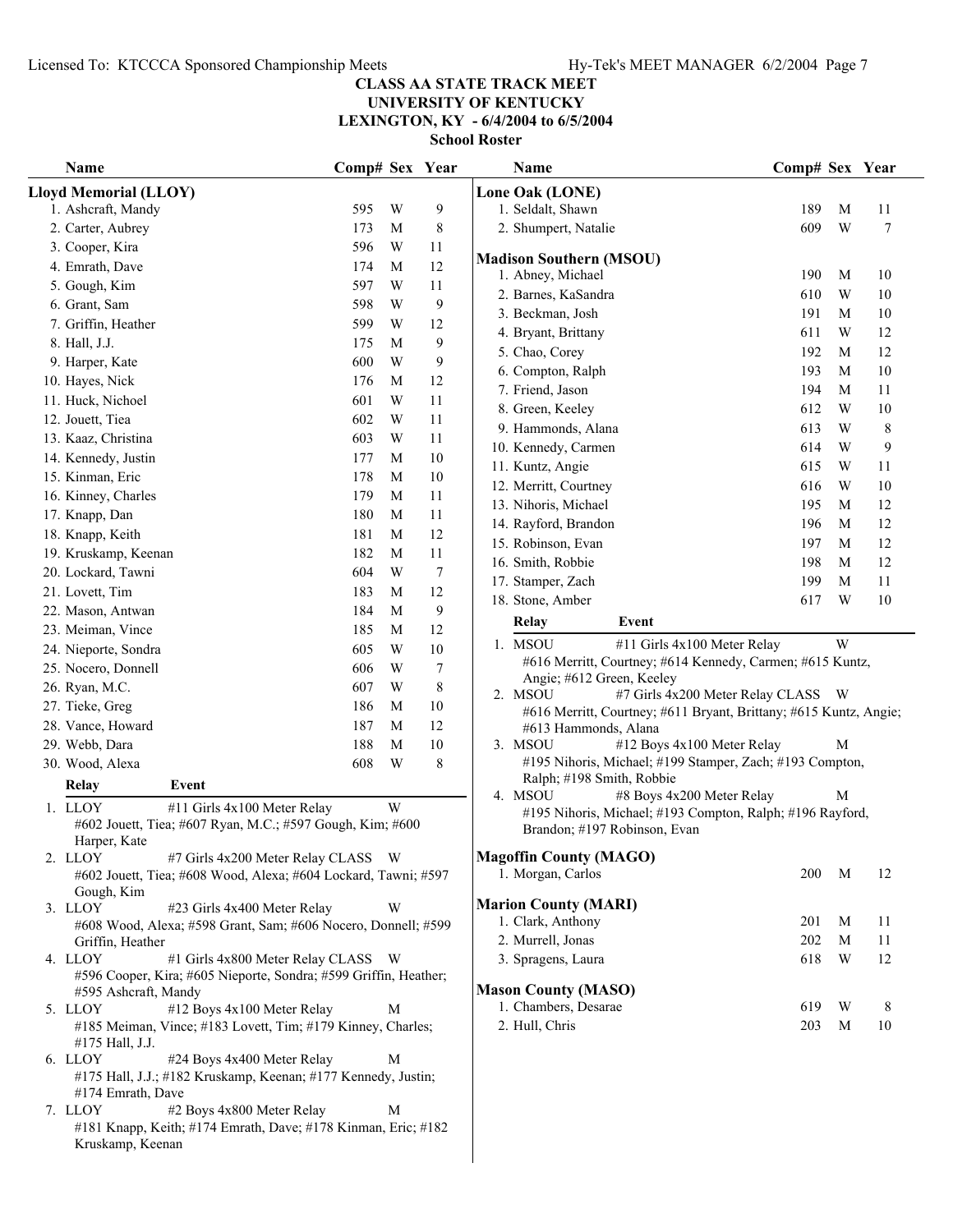## **UNIVERSITY OF KENTUCKY**

**LEXINGTON, KY - 6/4/2004 to 6/5/2004**

**School Roster**

| Name                                                                                  | Comp# Sex Year |   |             | Name                                                            | Comp# Sex Year |   |         |
|---------------------------------------------------------------------------------------|----------------|---|-------------|-----------------------------------------------------------------|----------------|---|---------|
| <b>Mercer County (MERC)</b>                                                           |                |   |             | <b>Monroe County (MONR)</b>                                     |                |   |         |
| 1. Alford, Lindsey                                                                    | 620            | W | 10          | 1. Braswell, Paige                                              | 640            | W | 11      |
| 2. Claunch, Chrystal                                                                  | 621            | W | 10          | 2. Emberton, Malora                                             | 641            | W | 9       |
| 3. Coatney, Sonny                                                                     | 204            | M | 9           |                                                                 |                |   |         |
| 4. Crowell, Daniel                                                                    | 205            | M | 12          | Moore (MOOR)                                                    |                |   |         |
| 5. Flora, Hannah                                                                      | 622            | W | 9           | 1. Booker, Ricky                                                | 213            | M | 10      |
| 6. Gash, Stacey                                                                       | 623            | W | 11          | 2. Ellis, Deja                                                  | 642            | W | 10      |
| 7. Goodman, Chelsea                                                                   | 624            | W | 10          | 3. Gholson, Johnathan                                           | 214            | M | 9       |
| 8. Kidd, Josh                                                                         | 206            | M | 10          | 4. Hall, Kaelin                                                 | 215            | М | 9       |
| 9. Lee, Erica                                                                         | 625            | W | 11          | 5. Penick, Demetrius                                            | 216            | M | 9       |
| 10. Lyons, John                                                                       | 207            | M | 12          | 6. Robinson, Cordero                                            | 217            | M | 10      |
| 11. Lyons, Jordan                                                                     | 208            | M | 11          | 7. Webster, Tyrus                                               | 218            | M | 9       |
| 12. McCloud, Andrew                                                                   | 209            | M | 11          | Relay<br>Event                                                  |                |   |         |
| 13. McMaine, John                                                                     | 210            | M | 9           | 1. MOOR<br>#12 Boys 4x100 Meter Relay                           |                | M |         |
| 14. Potter, Josh                                                                      | 211            | M | 12          | #213 Booker, Ricky; #214 Gholson, Johnathan; #218 Webster,      |                |   |         |
| 15. Sanders, Erika                                                                    | 626            | W | $\,$ 8 $\,$ | Tyrus; #215 Hall, Kaelin                                        |                |   |         |
| 16. Scheller, Brandon                                                                 | 212            | M | 10          | <b>Morgan County (MORG)</b>                                     |                |   |         |
| Relay<br>Event                                                                        |                |   |             | 1. Carroll, Ashley                                              | 643            | W | 11      |
| 1. MERC<br>#7 Girls 4x200 Meter Relay CLASS W                                         |                |   |             |                                                                 |                |   |         |
| #621 Claunch, Chrystal; #625 Lee, Erica; #623 Gash, Stacey; #624                      |                |   |             | <b>Muhlenberg North (MUNO)</b><br>1. Austin, Rob                | 219            | M | 12      |
| Goodman, Chelsea                                                                      |                |   |             | 2. Fortney, Jacob                                               | 220            | M | 12      |
| #12 Boys 4x100 Meter Relay<br>2. MERC                                                 |                | M |             | 3. Graham, Adam                                                 | 221            | M | 12      |
| #212 Scheller, Brandon; #208 Lyons, Jordan; #207 Lyons, John;                         |                |   |             | 4. Jarvis, Buddy                                                | 222            | M | 11      |
| #209 McCloud, Andrew                                                                  |                |   |             | 5. Kikpatrick, John                                             | 223            | M | 9       |
| 3. MERC<br>#8 Boys 4x200 Meter Relay                                                  |                | M |             | 6. Miller, Nick                                                 | 224            | M | 12      |
| #212 Scheller, Brandon; #208 Lyons, Jordan; #207 Lyons, John;<br>#209 McCloud, Andrew |                |   |             | 7. Tuohy, Bobby                                                 | 225            | M | 12      |
|                                                                                       |                |   |             | 8. Whitaker, Megan                                              | 644            | W | 12      |
| <b>Mercy Academy (MEAC)</b>                                                           |                |   |             |                                                                 |                |   |         |
| 1. Abel, Mia                                                                          | 627            | W | 9           | Relay<br>Event                                                  |                |   |         |
| 2. Davis, Brittany                                                                    | 628            | W | 12          | 1. MUNO<br>#2 Boys 4x800 Meter Relay                            |                | M |         |
| 3. Filcik, Samantha                                                                   | 629            | W | 9           | #220 Fortney, Jacob; #219 Austin, Rob; #222 Jarvis, Buddy; #221 |                |   |         |
| 4. Ford, Karen                                                                        | 630            | W | 11          | Graham, Adam                                                    |                |   |         |
| 5. Grisanti, Anna                                                                     | 631            | W | 9           | <b>North Bullitt (NBUL)</b>                                     |                |   |         |
| 6. Grisanti, Julie                                                                    | 632            | W | 12          | 1. Foster, Josh                                                 | 226            | M | 12      |
| 7. Hodapp, Ellie                                                                      | 633            | W | 10          | 2. Williams, Keith                                              | 227            | M | 10      |
| 8. Klein, Whitney                                                                     | 634            | W | 10          |                                                                 |                |   |         |
| 9. Marks, Amanda                                                                      | 635            | W | 12          | <b>North Oldham (NOLD)</b><br>1. Baker, Lindsay                 | 645            | W |         |
| 10. McConnell, Tiffany                                                                | 636            | W | 10          | 2. Dugan, Brian                                                 | 228            | M | 8<br>11 |
| 11. Mims, Carmen                                                                      | 637            | W | 11          |                                                                 |                |   |         |
| 12. Pierce, Kassie                                                                    | 638            | W | 9           | 3. Heard, Nelson                                                | 229            | M | 11      |
| 13. Sauer, BriAnne                                                                    | 639            | W | 10          | 4. Hudson, Ryan                                                 | 230            | M | 12      |
| <b>Relay</b><br>Event                                                                 |                |   |             | 5. Skelton, Corbin                                              | 231            | М | 10      |
| #7 Girls 4x200 Meter Relay CLASS W<br>1. MEAC                                         |                |   |             | 6. Vriesinga, Richard                                           | 232            | M | 11      |
| #630 Ford, Karen; #636 McConnell, Tiffany; #627 Abel, Mia; #639                       |                |   |             | 7. Weigngardt, Matt                                             | 233            | M | 12      |
| Sauer, BriAnne                                                                        |                |   |             | Relay<br>Event                                                  |                |   |         |
| 2. MEAC<br>#23 Girls 4x400 Meter Relay                                                |                | W |             | 1. NOLD<br>#2 Boys 4x800 Meter Relay                            |                | M |         |
| #630 Ford, Karen; #638 Pierce, Kassie; #637 Mims, Carmen; #636                        |                |   |             | #228 Dugan, Brian; #233 Weigngardt, Matt; #230 Hudson, Ryan;    |                |   |         |
| McConnell, Tiffany                                                                    |                |   |             | #231 Skelton, Corbin                                            |                |   |         |

3. MEAC #1 Girls 4x800 Meter Relay CLASS W #632 Grisanti, Julie; #634 Klein, Whitney; #633 Hodapp, Ellie; #631 Grisanti, Anna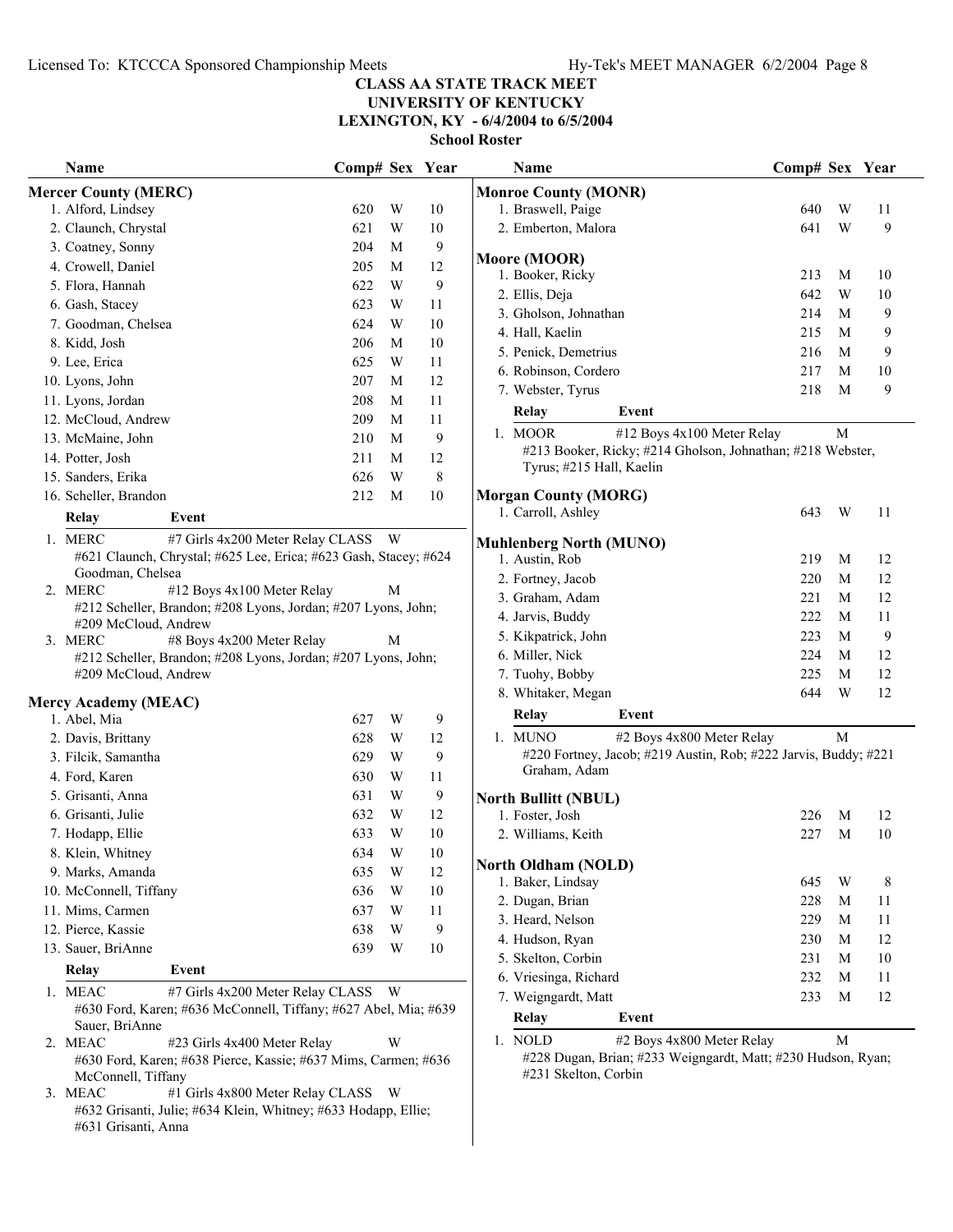**UNIVERSITY OF KENTUCKY**

**LEXINGTON, KY - 6/4/2004 to 6/5/2004**

| Name                                      | Comp# Sex Year |   |                  | Comp# Sex Year<br>Name                                                                                |        |          |
|-------------------------------------------|----------------|---|------------------|-------------------------------------------------------------------------------------------------------|--------|----------|
| <b>Owensboro Catholic (OCAT)</b>          |                |   |                  | 42. Vanderbough, Kristen<br>670                                                                       | W      | 11       |
| 1. Bumm, David                            | 234            | M | 12               | 258<br>43. Willis, David                                                                              | M      | 9        |
| 2. Dant, Tera                             | 646            | W | 12               | 44. Wilson, Chase<br>259                                                                              | M      | 11       |
| 3. Dixon, Casey                           | 647            | W | 12               | Relay<br>Event                                                                                        |        |          |
| 4. Dixon, Christy                         | 648            | W | 11               | 1. PADU<br>#11 Girls 4x100 Meter Relay                                                                | W      |          |
| 5. Dooper, Jennifer                       | 649            | W | 10               | #669 Starks, Santana; #662 Overstreet, Chelsea; #663 Powless,                                         |        |          |
| 6. Thompson, John                         | 235            | M | 12               | Ashley; #650 Akojie, Ehi                                                                              |        |          |
| 7. Tucker, Nick                           | 236            | M | 12               | #7 Girls 4x200 Meter Relay CLASS W<br>2. PADU                                                         |        |          |
|                                           |                |   |                  | #668 Sims, Saundria; #662 Overstreet, Chelsea; #655 Hill, Ebony;                                      |        |          |
| Paducah Tilghman (PADU)<br>1. Akojie, Ehi | 650            | W | 10               | #666 Robinson, Ashley                                                                                 |        |          |
| 2. Akojie, Obehi                          | 237            | M | 12               | 3. PADU<br>#23 Girls 4x400 Meter Relay                                                                | W      |          |
|                                           |                |   |                  | #650 Akojie, Ehi; #665 Renfro, LeighAnn; #658 Kaultenbach,<br>Claire; #663 Powless, Ashley            |        |          |
| 3. Alexander, Saghara                     | 238            | M | 12               | #1 Girls 4x800 Meter Relay CLASS W<br>4. PADU                                                         |        |          |
| 4. Alston, Lamar                          | 239            | M | 11               | #665 Renfro, LeighAnn; #658 Kaultenbach, Claire; #660 McElroy,                                        |        |          |
| 5. Barlow, Keri                           | 651            | W | $\boldsymbol{9}$ | Kristen; #654 Harris, Caroline                                                                        |        |          |
| 6. Barton, Anthony                        | 240            | M | 12               | #12 Boys 4x100 Meter Relay<br>5. PADU                                                                 | М      |          |
| 7. Bell, Pam                              | 652            | W | 10               | #248 Hawkins, Keith; #257 Sains, Carl; #249 Hawkins, Kenny;                                           |        |          |
| 8. Bolen, LeAndre                         | 241            | M | 12               | #255 Newell, Brandon                                                                                  |        |          |
| 9. Bramia, Andre                          | 242            | M | 10               | #8 Boys 4x200 Meter Relay<br>6. PADU<br>#248 Hawkins, Keith; #239 Alston, Lamar; #249 Hawkins, Kenny; | M      |          |
| 10. Burbage, Danielle                     | 653            | W | 10               | #257 Sains, Carl                                                                                      |        |          |
| 11. Carr, Andrew                          | 243            | M | 10               | 7. PADU<br>#24 Boys 4x400 Meter Relay                                                                 | M      |          |
| 12. Carr, Barkley                         | 244            | M | 12               | #237 Akojie, Obehi; #256 Paxton, Hank; #247 Fountain, Chris;                                          |        |          |
| 13. Casey, Emon                           | 245            | M | 11               | #240 Barton, Anthony                                                                                  |        |          |
| 14. Cunningham, Caleb                     | 246            | M | 11               | 8. PADU<br>#2 Boys 4x800 Meter Relay                                                                  | М      |          |
| 15. Fountain, Chris                       | 247            | M | 12               | #237 Akojie, Obehi; #245 Casey, Emon; #240 Barton, Anthony;                                           |        |          |
| 16. Harris, Caroline                      | 654            | W | 9                | #247 Fountain, Chris                                                                                  |        |          |
| 17. Hawkins, Keith                        | 248            | M | 11               | <b>Pendleton County (PEND)</b>                                                                        |        |          |
| 18. Hawkins, Kenny                        | 249            | M | 11               | 1. Dunaway, Parker<br>260                                                                             | M      | 9        |
| 19. Hill, Ebony                           | 655            | W | 12               | 2. Remley, Sara<br>671                                                                                | W      | 12       |
| 20. Hutson, Caroline                      | 656            | W | $8\,$            |                                                                                                       |        |          |
| 21. Itiavkase, Aseer                      | 657            | W | 11               | <b>Pike County Central (PICC)</b><br>1. Bentley, Jonathan<br>261                                      | M      | 10       |
| 22. Jones, Sam                            | 250            | M | 12               | 262                                                                                                   | M      | 10       |
| 23. Kaultenbach, Claire                   | 658            | W | 11               | 2. Collier, Stephen Kyle                                                                              | M      |          |
| 24. Lee, Josh                             | 251            | M | 11               | 3. Kerr, Matt<br>263                                                                                  | M      | 10       |
| 25. Leonard, Shakiyah                     | 659            | W | $11\,$           | 4. Mills, Nathan<br>264                                                                               |        | 10       |
| 26. Mayes, Cortland                       | 252            | M | 11               | 5. Ratliff, Brett<br>265<br>266                                                                       | M<br>M | 12<br>10 |
| 27. McElroy, Kristen                      | 660            | W | 9                | 6. Sisco, Aaron                                                                                       |        |          |
| 28. Moore, Jaron                          | 253            | M |                  | Relay<br>Event                                                                                        |        |          |
| 29. Nesbitt, Michael                      | 254            | M | 11               | 1. PICC<br>#24 Boys 4x400 Meter Relay                                                                 | M      |          |
| 30. Newell, Brandon                       | 255            | M | 11               | #263 Kerr, Matt; #266 Sisco, Aaron; #261 Bentley, Jonathan; #265<br>Ratliff, Brett                    |        |          |
| 31. Newell, Whitney                       | 661            | W | 9                | 2. PICC<br>#2 Boys 4x800 Meter Relay                                                                  | M      |          |
| 32. Overstreet, Chelsea                   | 662            | W | 9                | #265 Ratliff, Brett; #261 Bentley, Jonathan; #263 Kerr, Matt; #262                                    |        |          |
| 33. Paxton, Hank                          | 256            | M | 11               | Collier, Stephen Kyle                                                                                 |        |          |
| 34. Powless, Ashley                       | 663            | W | 11               |                                                                                                       |        |          |
| 35. Prather, Pilar                        | 664            | W | 10               |                                                                                                       |        |          |
| 36. Renfro, LeighAnn                      | 665            | W | 9                |                                                                                                       |        |          |
| 37. Robinson, Ashley                      | 666            | W | 11               |                                                                                                       |        |          |
| 38. Sains, Carl                           | 257            | M | 12               |                                                                                                       |        |          |
| 39. Sims, Jasmine                         | 667            | W | 12               |                                                                                                       |        |          |
| 40. Sims, Saundria                        | 668            | W | $\,$ 8 $\,$      |                                                                                                       |        |          |
| 41. Starks, Santana                       | 669            | W | 10               |                                                                                                       |        |          |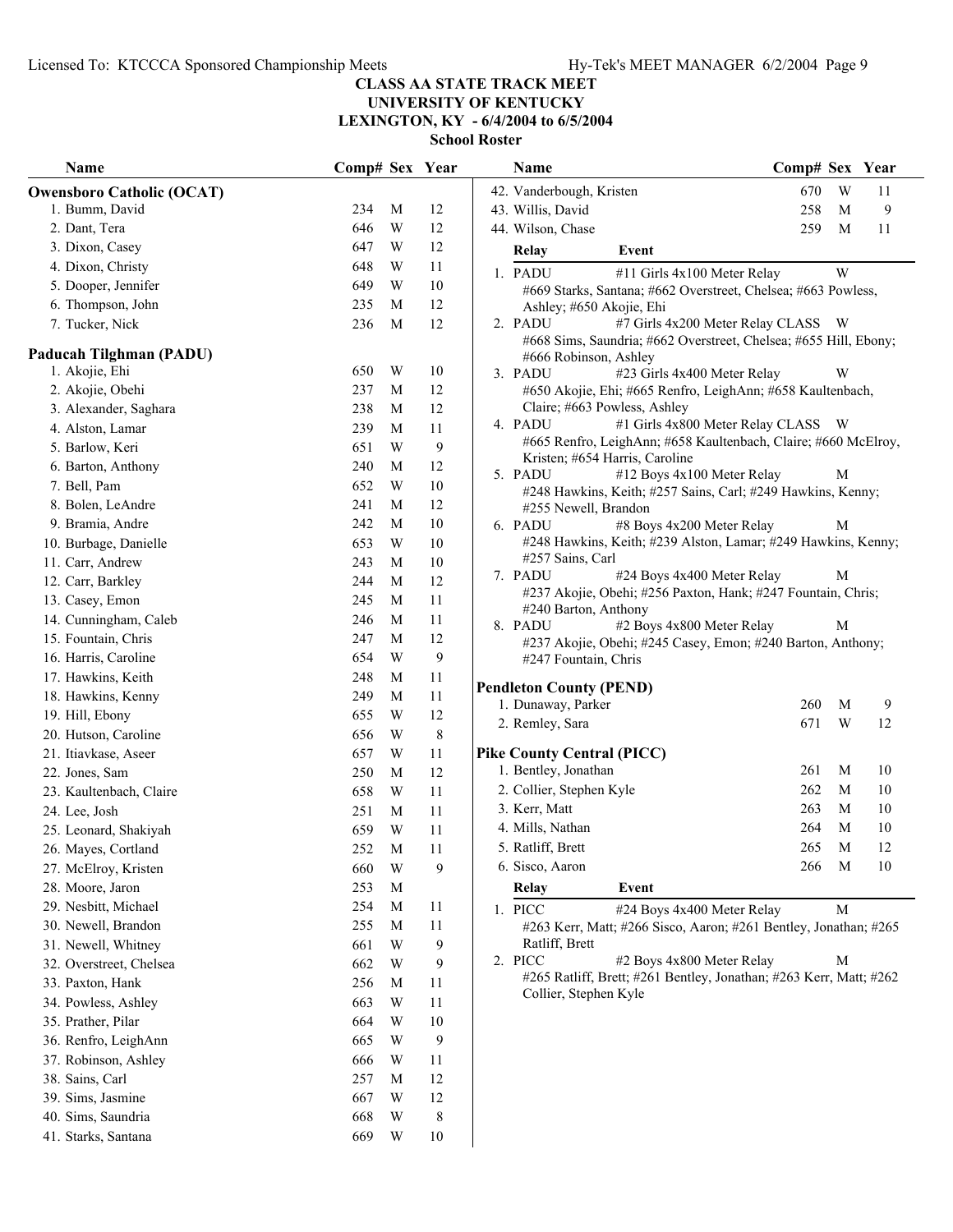**UNIVERSITY OF KENTUCKY LEXINGTON, KY - 6/4/2004 to 6/5/2004**

**School Roster**

|                                                                                       |                |   |    | ƏCIIOOI INOStei            |                                                                                                  |   |        |
|---------------------------------------------------------------------------------------|----------------|---|----|----------------------------|--------------------------------------------------------------------------------------------------|---|--------|
| Name                                                                                  | Comp# Sex Year |   |    | Name                       | Comp# Sex Year                                                                                   |   |        |
| <b>Powell County (POWL)</b>                                                           |                |   |    | Relay                      | Event                                                                                            |   |        |
| 1. Baker, Jared                                                                       | 267            | M | 12 | 1. ROCK                    | #23 Girls 4x400 Meter Relay                                                                      | W |        |
| 2. Baker, Jordan                                                                      | 268            | M | 11 |                            | #697 Kincer, Morgan; #692 Bullock, Courtney; #693 Burdette,                                      |   |        |
| 3. Bowen, Julie                                                                       | 672            | W | 11 |                            | Katie; #695 Hammond, Heather                                                                     |   |        |
| 4. Crabtree, Sarah                                                                    | 673            | W | 06 | <b>Rowan County (ROWA)</b> |                                                                                                  |   |        |
| 5. Greer, Lonnie                                                                      | 269            | M | 11 | 1. Alderman, Abby          | 700                                                                                              | W | 12     |
| 6. Maldanado, Vincent                                                                 | 270            | M | 10 | 2. Campbell, Mark          | 274                                                                                              | M | $10\,$ |
| 7. McClure, Stacy                                                                     | 674            | W | 12 | 3. Crayne, Angela          | 701                                                                                              | W | 11     |
| 8. McDaniel, Dana                                                                     | 675            | W | 12 | 4. Franklin, Tyler         | 275                                                                                              | M | 11     |
| 9. Ostrem, Tenny                                                                      | 676            | W | 07 | 5. Gilvin, Dusty           | 276                                                                                              | M | 12     |
| 10. Parks, Natasha                                                                    | 677            | W | 11 | 6. Gilvin, Maegan          | 702                                                                                              | W | 10     |
| 11. Reed, Kasey                                                                       | 678            | W | 06 | 7. Gough, Steve            | 277                                                                                              | M | 12     |
| 12. Tyra, Brooke                                                                      | 679            | W | 07 | 8. Hunley, Alex            | 703                                                                                              | W | 11     |
| 13. Ventura, Sarah                                                                    | 680            | W | 12 | 9. Iwu, Jessica            | 704                                                                                              | W | 9      |
| 14. Walls, Candy                                                                      | 681            | W | 11 | 10. Marin, Joseph          | 278                                                                                              | M | 11     |
| Relay<br>Event                                                                        |                |   |    | 11. Mincey, Sam            | 279                                                                                              | M | 12     |
| 1. POWL<br>#23 Girls 4x400 Meter Relay                                                |                | W |    | 12. Moore, Casey           | 280                                                                                              | M | $10\,$ |
| #672 Bowen, Julie; #676 Ostrem, Tenny; #679 Tyra, Brooke; #675                        |                |   |    | 13. Newman, Alex           | 281                                                                                              | M | 10     |
| McDaniel, Dana                                                                        |                |   |    | 14. Pettit, Travis         | 282                                                                                              | M | 10     |
| 2. POWL<br>#1 Girls 4x800 Meter Relay CLASS                                           |                | W |    | 15. Trent, Logan           | 283                                                                                              | M | 9      |
| #676 Ostrem, Tenny; #679 Tyra, Brooke; #672 Bowen, Julie; #680<br>Ventura, Sarah      |                |   |    | 16. Weigel, Cassie         | 705                                                                                              | W | 12     |
| <b>Presentation Academy (PREA)</b>                                                    |                |   |    | Relay                      | Event                                                                                            |   |        |
| 1. Black, Ashleigh                                                                    | 682            | W | 12 | 1. ROWA                    | #23 Girls 4x400 Meter Relay                                                                      | W |        |
| 2. Breit, Abby                                                                        | 683            | W | 12 |                            | #703 Hunley, Alex; #702 Gilvin, Maegan; #704 Iwu, Jessica; #700                                  |   |        |
| 3. Dolan, Jean                                                                        | 684            | W | 11 | Alderman, Abby             |                                                                                                  |   |        |
| 4. Fanning, Lauren                                                                    | 685            | W | 12 | 2. ROWA                    | #1 Girls 4x800 Meter Relay CLASS W<br>#703 Hunley, Alex; #704 Iwu, Jessica; #700 Alderman, Abby; |   |        |
| 5. Faulkenberg, Jessie                                                                | 686            | W | 12 | #705 Weigel, Cassie        |                                                                                                  |   |        |
| 6. Gassman, Amy                                                                       | 687            | W | 12 | 3. ROWA                    | #24 Boys 4x400 Meter Relay                                                                       | M |        |
| 7. Grace, Lisa                                                                        | 688            | W | 11 |                            | #277 Gough, Steve; #283 Trent, Logan; #282 Pettit, Travis; #278                                  |   |        |
| 8. Jackson, Stephanie                                                                 | 689            | W | 9  | Marin, Joseph              |                                                                                                  |   |        |
| 9. Kuzuoka, Sammie                                                                    | 690            | W | 9  | 4. ROWA                    | #2 Boys 4x800 Meter Relay                                                                        | M |        |
| Relay<br>Event                                                                        |                |   |    |                            | #274 Campbell, Mark; #276 Gilvin, Dusty; #278 Marin, Joseph;                                     |   |        |
| 1. PREA<br>#1 Girls 4x800 Meter Relay CLASS                                           |                | W |    | #282 Pettit, Travis        |                                                                                                  |   |        |
| #682 Black, Ashleigh; #684 Dolan, Jean; #686 Faulkenberg, Jessie;<br>#688 Grace, Lisa |                |   |    |                            |                                                                                                  |   |        |
| <b>Prestonsburg (PRES)</b>                                                            |                |   |    |                            |                                                                                                  |   |        |
| 1. Jamerson, Nicholas                                                                 | 271            | M | 12 |                            |                                                                                                  |   |        |
| 2. Shaffer, Dave                                                                      | 272            | M | 10 |                            |                                                                                                  |   |        |
| <b>Rockcastle County (ROCK)</b>                                                       |                |   |    |                            |                                                                                                  |   |        |
| 1. Blanton, Tamara                                                                    | 691            | W | 7  |                            |                                                                                                  |   |        |
| 2. Bullock, Courtney                                                                  | 692            | W | 8  |                            |                                                                                                  |   |        |
| 3. Burdette, Katie                                                                    | 693            | W | 8  |                            |                                                                                                  |   |        |
| 4. Cole, Brandon                                                                      | 273            | M | 11 |                            |                                                                                                  |   |        |
| 5. Embs, Chere'                                                                       | 694            | W | 11 |                            |                                                                                                  |   |        |
| 6. Hammond, Heather                                                                   | 695            | W | 11 |                            |                                                                                                  |   |        |
| 7. Hayes, Kayla                                                                       | 696            | W | 10 |                            |                                                                                                  |   |        |
| 8. Kincer, Morgan                                                                     | 697            | W | 8  |                            |                                                                                                  |   |        |
| 9. Swinney, Sheena                                                                    | 698            | W | 12 |                            |                                                                                                  |   |        |
| 10. Thacker, Morgan                                                                   | 699            | W | 8  |                            |                                                                                                  |   |        |

|    | <b>Name</b>                  |                                                                                                                            | Comp# Sex |   | <b>Year</b> |
|----|------------------------------|----------------------------------------------------------------------------------------------------------------------------|-----------|---|-------------|
|    | Relay                        | Event                                                                                                                      |           |   |             |
| 1. | <b>ROCK</b>                  | #23 Girls 4x400 Meter Relay<br>#697 Kincer, Morgan; #692 Bullock, Courtney; #693 Burdette,<br>Katie; #695 Hammond, Heather |           | W |             |
|    | <b>Example County (ROWA)</b> |                                                                                                                            |           |   |             |
|    | 1. Alderman, Abby            |                                                                                                                            | 700       | W | 12          |
|    | 2. Campbell, Mark            |                                                                                                                            | 274       | М | 10          |
|    | 3. Crayne, Angela            |                                                                                                                            | 701       | W | 11          |
|    | 4. Franklin, Tyler           |                                                                                                                            | 275       | М | 11          |
|    | 5. Gilvin, Dusty             |                                                                                                                            | 276       | М | 12          |
|    | 6. Gilvin, Maegan            |                                                                                                                            | 702       | W | 10          |
|    | 7. Gough, Steve              |                                                                                                                            | 277       | М | 12          |
|    | 8. Hunley, Alex              |                                                                                                                            | 703       | W | 11          |
|    | 9. Iwu, Jessica              |                                                                                                                            | 704       | W | 9           |
|    | 10. Marin, Joseph            |                                                                                                                            | 278       | М | 11          |
|    | 11. Mincey, Sam              |                                                                                                                            | 279       | М | 12          |
|    | 12. Moore, Casey             |                                                                                                                            | 280       | М | 10          |
|    | 13. Newman, Alex             |                                                                                                                            | 281       | М | 10          |
|    | 14. Pettit, Travis           |                                                                                                                            | 282       | М | 10          |
|    | 15. Trent, Logan             |                                                                                                                            | 283       | М | 9           |
|    | 16. Weigel, Cassie           |                                                                                                                            | 705       | W | 12          |
|    | Relay                        | Event                                                                                                                      |           |   |             |
|    | 1. ROWA                      | #23 Girls 4x400 Meter Relay                                                                                                |           | W |             |
|    |                              | #703 Hunley, Alex; #702 Gilvin, Maegan; #704 Iwu, Jessica; #700                                                            |           |   |             |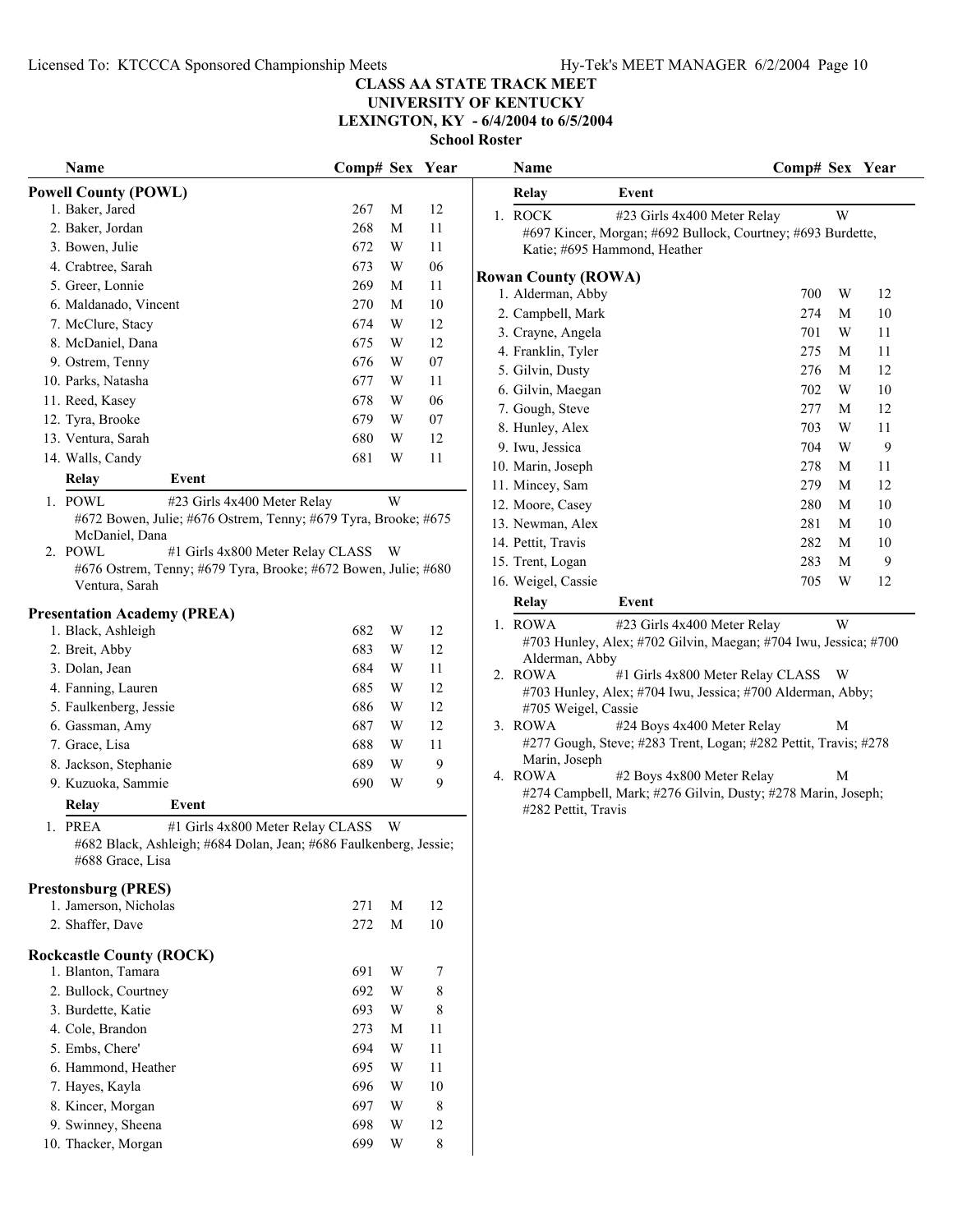**UNIVERSITY OF KENTUCKY**

**LEXINGTON, KY - 6/4/2004 to 6/5/2004**

**School Roster**

| <b>Name</b>                                                                                        | Comp# Sex Year |             |    | Name                                                                               | Comp# Sex Year |        |    |
|----------------------------------------------------------------------------------------------------|----------------|-------------|----|------------------------------------------------------------------------------------|----------------|--------|----|
| <b>Russell (RUSS)</b>                                                                              |                |             |    | 7. Lafavers, Jordan                                                                | 299            | M      | 11 |
| 1. Faulkner, Britt                                                                                 | 706            | W           | 09 | 8. Lafavers, Justin                                                                | 300            | M      | 9  |
| 2. Faulkner, Kala                                                                                  | 707            | W           | 10 | 9. Pierce, Jordan                                                                  | 301            | M      | 10 |
| 3. Fortman, Jessica                                                                                | 708            | W           | 09 | Relay<br>Event                                                                     |                |        |    |
| 4. Geis, Allie                                                                                     | 709            | W           | 08 | 1. RUCO<br>#24 Boys 4x400 Meter Relay                                              |                | M      |    |
| 5. Gross, Josh                                                                                     | 284            | M           | 11 | #299 Lafavers, Jordan; #300 Lafavers, Justin; #295 Bertram, Nick                   |                |        |    |
| 6. Hoback, Nikki                                                                                   | 710            | W           | 09 | #298 Emerson, Tyler                                                                |                |        |    |
| 7. Lavendar, Jeremy                                                                                | 285            | M           | 10 |                                                                                    |                |        |    |
| 8. Mckenzie, Kaleb                                                                                 | 286            | M           | 12 | <b>Shawnee (SHAW)</b>                                                              |                |        |    |
| 9. McPeek, Kendra                                                                                  | 711            | W           | 11 | 1. Bacon, Jamal                                                                    | 302<br>719     | M<br>W | 9  |
| 10. Miller, Kendra                                                                                 | 712            | W           | 10 | 2. Boyd, LaTonya                                                                   |                |        | 11 |
| 11. Muncy, Paige                                                                                   | 713            | W           | 10 | 3. Coley, Justin                                                                   | 303            | M      | 12 |
| 12. Okoro, Chinwe                                                                                  | 714            | W           | 09 | 4. Dunn, Erica                                                                     | 720            | W      | 12 |
| 13. Roberts, Aaron                                                                                 | 287            | M           | 12 | 5. English, Zelos                                                                  | 304            | M      | 12 |
| 14. Robinson, Daniel                                                                               | 288            | $\mathbf M$ | 12 | 6. Gatewood, Bobby                                                                 | 305            | M      | 11 |
| 15. Sartaine, Alison                                                                               | 715            | W           | 11 | 7. Milan, Tiara                                                                    | 721            | W      | 11 |
| 16. Slone, Casey                                                                                   | 289            | M           | 12 | 8. Morris, Megan                                                                   | 722            | W      | 11 |
| 17. Smith, Chris                                                                                   | 290            | M           | 12 | 9. Robertson, Ashley                                                               | 723            | W      | 10 |
| 18. Smith, Jennifer                                                                                | 716            | W           | 12 | 10. Wilson, Annette                                                                | 724            | W      | 9  |
| 19. Valentine, Mariah                                                                              | 717            | W           | 10 | <b>Relay</b><br>Event                                                              |                |        |    |
| 20. Virgin, Zack                                                                                   | 291            | M           | 8  | 1. SHAW<br>#11 Girls 4x100 Meter Relay                                             |                | W      |    |
| 21. Wilcox, Micah                                                                                  | 292            | M           | 12 | #719 Boyd, LaTonya; #721 Milan, Tiara; #723 Robertson, Ashley                      |                |        |    |
| 22. Williams, Landon                                                                               | 293            | M           | 10 | #724 Wilson, Annette                                                               |                |        |    |
| Relay<br>Event                                                                                     |                |             |    | 2. SHAW<br>#7 Girls 4x200 Meter Relay CLASS                                        |                | - W    |    |
|                                                                                                    |                |             |    | #719 Boyd, LaTonya; #720 Dunn, Erica; #721 Milan, Tiara; #723<br>Robertson, Ashley |                |        |    |
| 1. RUSS<br>#11 Girls 4x100 Meter Relay                                                             |                | W           |    | 3. SHAW<br>#24 Boys 4x400 Meter Relay                                              |                | M      |    |
| #715 Sartaine, Alison; #713 Muncy, Paige; #712 Miller, Kendra;<br>#706 Faulkner, Britt             |                |             |    | #304 English, Zelos; #303 Coley, Justin; #305 Gatewood, Bobby;                     |                |        |    |
| 2. RUSS<br>#7 Girls 4x200 Meter Relay CLASS W                                                      |                |             |    | #302 Bacon, Jamal                                                                  |                |        |    |
| #706 Faulkner, Britt; #708 Fortman, Jessica; #713 Muncy, Paige;                                    |                |             |    |                                                                                    |                |        |    |
| #707 Faulkner, Kala                                                                                |                |             |    |                                                                                    |                |        |    |
| 3. RUSS<br>#23 Girls 4x400 Meter Relay                                                             |                | W           |    |                                                                                    |                |        |    |
| #707 Faulkner, Kala; #709 Geis, Allie; #708 Fortman, Jessica;                                      |                |             |    |                                                                                    |                |        |    |
| #716 Smith, Jennifer                                                                               |                |             |    |                                                                                    |                |        |    |
| 4. RUSS<br>#1 Girls 4x800 Meter Relay CLASS W                                                      |                |             |    |                                                                                    |                |        |    |
| #709 Geis, Allie; #717 Valentine, Mariah; #716 Smith, Jennifer;<br>#710 Hoback, Nikki              |                |             |    |                                                                                    |                |        |    |
| 5. RUSS<br>#12 Boys 4x100 Meter Relay                                                              |                | M           |    |                                                                                    |                |        |    |
| #292 Wilcox, Micah; #287 Roberts, Aaron; #289 Slone, Casey;                                        |                |             |    |                                                                                    |                |        |    |
| #284 Gross, Josh                                                                                   |                |             |    |                                                                                    |                |        |    |
| 6. RUSS<br>#8 Boys 4x200 Meter Relay                                                               |                | M           |    |                                                                                    |                |        |    |
| #292 Wilcox, Micah; #287 Roberts, Aaron; #288 Robinson, Daniel;                                    |                |             |    |                                                                                    |                |        |    |
| #289 Slone, Casey                                                                                  |                |             |    |                                                                                    |                |        |    |
| #2 Boys 4x800 Meter Relay<br>7. RUSS<br>#286 Mckenzie, Kaleb; #288 Robinson, Daniel; #287 Roberts, |                | M           |    |                                                                                    |                |        |    |
| Aaron; #290 Smith, Chris                                                                           |                |             |    |                                                                                    |                |        |    |
|                                                                                                    |                |             |    |                                                                                    |                |        |    |
| <b>Russell County (RUCO)</b>                                                                       |                |             |    |                                                                                    |                |        |    |
| 1. Bennett, Brandon                                                                                | 294            | M           | 12 |                                                                                    |                |        |    |
| 2. Bertram, Nick                                                                                   | 295            | M           | 11 |                                                                                    |                |        |    |
| 3. Bradshaw, Kyle                                                                                  | 296            | М           | 10 |                                                                                    |                |        |    |
| 4. Coffey, Kennedy                                                                                 | 297            | M           | 10 |                                                                                    |                |        |    |
| 5. Ellis, Amy                                                                                      | 718            | W           | 11 |                                                                                    |                |        |    |
| 6. Emerson, Tyler                                                                                  | 298            | M           | 12 |                                                                                    |                |        |    |

|                  | Name                                                                                   |                                                                   | Comp# Sex |   | <b>Y</b> ear |  |  |  |  |
|------------------|----------------------------------------------------------------------------------------|-------------------------------------------------------------------|-----------|---|--------------|--|--|--|--|
|                  | 7. Lafavers, Jordan                                                                    |                                                                   | 299       | M | 11           |  |  |  |  |
|                  | 8. Lafavers, Justin                                                                    |                                                                   | 300       | M | 9            |  |  |  |  |
|                  | 9. Pierce, Jordan                                                                      |                                                                   | 301       | M | 10           |  |  |  |  |
|                  | Relay                                                                                  | Event                                                             |           |   |              |  |  |  |  |
|                  | 1. RUCO                                                                                | #24 Boys 4x400 Meter Relay                                        |           | M |              |  |  |  |  |
|                  | #298 Emerson, Tyler                                                                    | #299 Lafavers, Jordan; #300 Lafavers, Justin; #295 Bertram, Nick; |           |   |              |  |  |  |  |
|                  | <b>Shawnee (SHAW)</b>                                                                  |                                                                   |           |   |              |  |  |  |  |
|                  | 1. Bacon, Jamal                                                                        |                                                                   | 302       | М | 9            |  |  |  |  |
|                  | 2. Boyd, LaTonya                                                                       |                                                                   | 719       | W | 11           |  |  |  |  |
|                  | 3. Coley, Justin                                                                       |                                                                   | 303       | M | 12           |  |  |  |  |
|                  | 4. Dunn, Erica                                                                         |                                                                   | 720       | W | 12           |  |  |  |  |
|                  | 5. English, Zelos                                                                      |                                                                   | 304       | M | 12           |  |  |  |  |
|                  | 6. Gatewood, Bobby                                                                     |                                                                   | 305       | M | 11           |  |  |  |  |
|                  | 7. Milan, Tiara                                                                        |                                                                   | 721       | W | 11           |  |  |  |  |
|                  | 8. Morris, Megan                                                                       |                                                                   | 722       | W | 11           |  |  |  |  |
|                  | 9. Robertson, Ashley                                                                   |                                                                   | 723       | W | 10           |  |  |  |  |
|                  | 10. Wilson, Annette                                                                    |                                                                   | 724       | W | 9            |  |  |  |  |
|                  | Relay                                                                                  | Event                                                             |           |   |              |  |  |  |  |
| $1_{-}$          | <b>SHAW</b>                                                                            | #11 Girls 4x100 Meter Relay                                       |           | W |              |  |  |  |  |
|                  | #719 Boyd, LaTonya; #721 Milan, Tiara; #723 Robertson, Ashley;<br>#724 Wilson, Annette |                                                                   |           |   |              |  |  |  |  |
| $\overline{2}$ . | <b>SHAW</b>                                                                            | #7 Girls 4x200 Meter Relay CLASS W                                |           |   |              |  |  |  |  |
|                  |                                                                                        | #719 Boyd, LaTonya; #720 Dunn, Erica; #721 Milan, Tiara; #723     |           |   |              |  |  |  |  |
|                  | Robertson, Ashley                                                                      |                                                                   |           |   |              |  |  |  |  |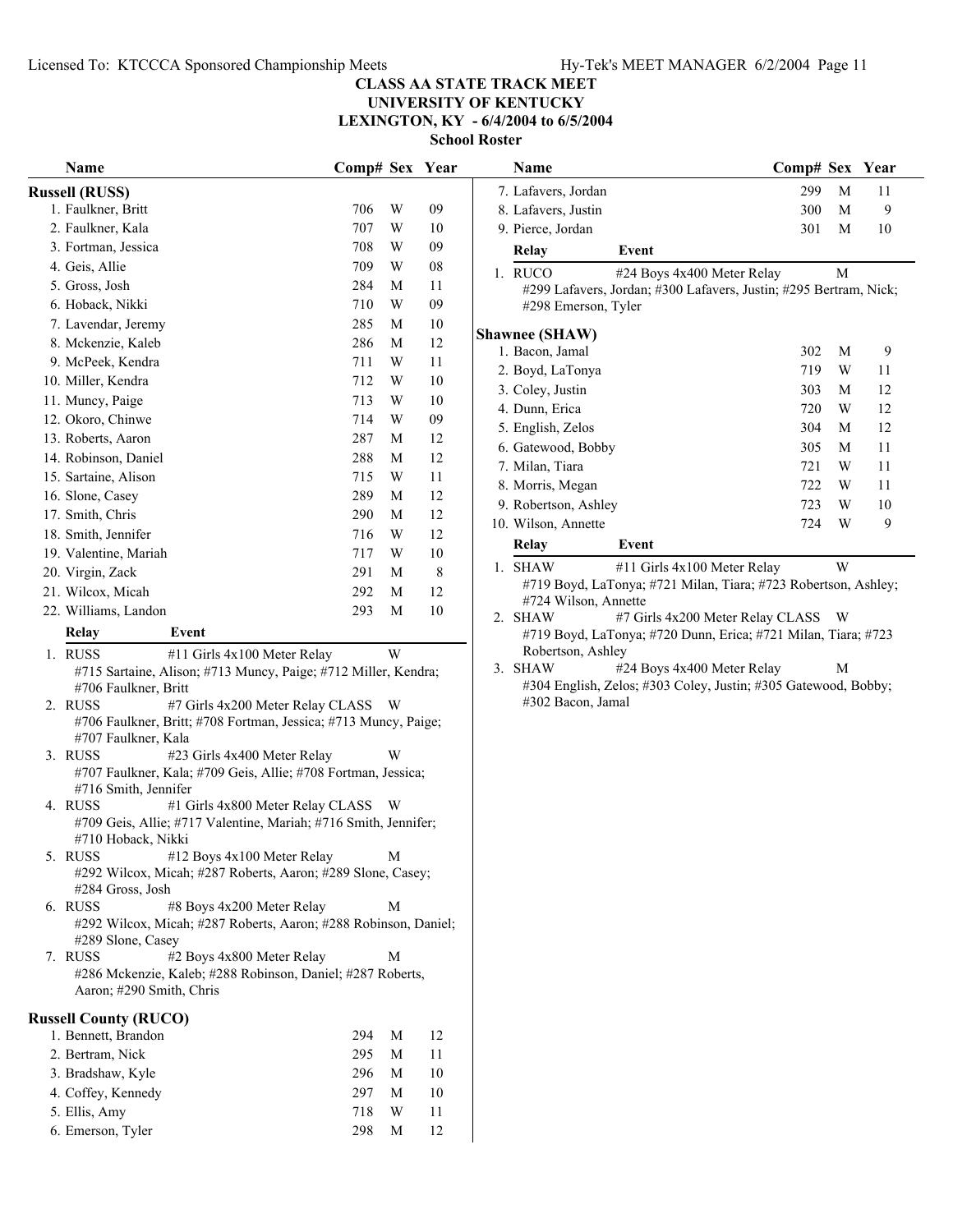# **UNIVERSITY OF KENTUCKY**

**LEXINGTON, KY - 6/4/2004 to 6/5/2004**

| Name                                                               | Comp# Sex Year |                         |            | Name                                                                                   | Comp# Sex Year |                |             |
|--------------------------------------------------------------------|----------------|-------------------------|------------|----------------------------------------------------------------------------------------|----------------|----------------|-------------|
| <b>Shelby Valley (SHVA)</b>                                        |                |                         |            | 4. SOLD<br>#2 Boys 4x800 Meter Relay                                                   |                | M              |             |
| 1. Deskins, Brittany                                               | 725            | W                       | 10         | #313 Cotton, Tim; #314 Deptola, Drew; #316 Miller, Aaron; #317                         |                |                |             |
| 2. France, Richard                                                 | 306            | M                       | 11         | Murner, Daniel                                                                         |                |                |             |
| 3. Griffith, Timmy                                                 | 307            | M                       | 11         | <b>Taylor County (TAYL)</b>                                                            |                |                |             |
| 4. Lucas, Ashley                                                   | 726            | W                       | 10         | 1. Brockman, Delaina                                                                   | 738            | W              | 10          |
| 5. Mullins, Leandra                                                | 727            | W                       | 11         | 2. Larason, Bryan                                                                      | 319            | M              | 12          |
| 6. Mullins, Zach                                                   | 308            | M                       | 10         |                                                                                        |                |                |             |
| 7. Newsome, Natasha                                                | 728            | W                       | 11         | <b>Union County (UNIO)</b>                                                             |                |                |             |
| 8. Phillips, Gage                                                  | 309            | $\mathbf M$             | ${\bf 08}$ | 1. Buckman, Will                                                                       | 320            | M              | 12          |
| 9. Potter, Nick                                                    | 310            | M                       | 11         | <b>Warren East (WARE)</b>                                                              |                |                |             |
| 10. Ratliff, Sara                                                  | 775            | W                       |            | 1. Amos, Takeisha                                                                      | 739            | W              | 10          |
| 11. Roberts, Sally                                                 | 729            | W                       | 08         | 2. Beals, Kolby                                                                        | 321            | М              | 9           |
| 12. Smallwood, Alex                                                | 311            | M                       | 09         | 3. Bowers, Kayln                                                                       | 740            | W              | 7           |
| 13. Staggs, Brittany                                               | 730            | W                       | 09         | 4. Britt, Terri Ann                                                                    | 741            | W              | 11          |
| <b>Relay</b><br>Event                                              |                |                         |            | 5. Cannon, Amber                                                                       | 742            | W              | 12          |
| 1. SHVA<br>#11 Girls 4x100 Meter Relay                             |                | W                       |            | 6. Coulter, Heather                                                                    | 743            | W              | 12          |
| #728 Newsome, Natasha; #726 Lucas, Ashley; #730 Staggs,            |                |                         |            | 7. Graham, Mariah                                                                      | 744            | W              | 7           |
| Brittany; #729 Roberts, Sally                                      |                |                         |            | 8. Grinstead, Emily                                                                    | 745            | W              | $\,$ 8 $\,$ |
| 2. SHVA<br>#7 Girls 4x200 Meter Relay CLASS W                      |                |                         |            | 9. Grinstead, Erin                                                                     | 746            | W              | 12          |
| #725 Deskins, Brittany; #726 Lucas, Ashley; #730 Staggs,           |                |                         |            | 10. Harkness, Ashley                                                                   | 747            | W              | 10          |
| Brittany; #729 Roberts, Sally                                      |                |                         |            | 11. Harkness, Seth                                                                     | 322            | M              | 10          |
| #12 Boys 4x100 Meter Relay<br>3. SHVA                              |                | M                       |            | 12. Herald, Kyle                                                                       | 323            | М              | 12          |
| #307 Griffith, Timmy; #306 France, Richard; #310 Potter, Nick;     |                |                         |            | 13. Herrington, Claire                                                                 | 748            | W              | 8           |
| #311 Smallwood, Alex                                               |                |                         |            | 14. Jackson, Jessica                                                                   | 749            | W              |             |
| <b>Sheldon Clark (SHCL)</b>                                        |                |                         |            | 15. Keown, Travis                                                                      | 324            | M              | 12          |
| 1. Moore, Nathan                                                   | 312            | M                       | 12         | 16. Mahaney, Lauren                                                                    | 750            | W              | 8           |
| South Oldham (SOLD)                                                |                |                         |            | 17. Metcalf, Nic                                                                       | 325            | М              | 10          |
| 1. Abale, Julie                                                    | 731            | W                       | 11         | 18. Mracek, Sarah                                                                      | 751            | W              | 12          |
| 2. Cotton, Tim                                                     | 313            | M                       | 12         | 19. Nickerson, James                                                                   | 326            | M              | 10          |
| 3. Deptola, Drew                                                   | 314            | M                       | 12         | 20. Rich, Mattie                                                                       | 752            | W              | 7           |
| 4. Ellison, Peter                                                  | 315            | M                       | 12         | 21. Roberson, Tasha                                                                    | 753            | W              | $\,$ 8 $\,$ |
| 5. Fleming, Jessica                                                | 732            | W                       | 10         | 22. Robertson, Courtney                                                                | 754            | W              | $\tau$      |
| 6. Hinkle, Kiara                                                   | 733            | W                       | 9          | 23. Stubblefield, Brent                                                                | 327            | M              | 12          |
| 7. Jenkins, Deandrea                                               | 734            | W                       | 10         | Relay<br>Event                                                                         |                |                |             |
| 8. Miller, Aaron                                                   | 316            | M                       | 12         |                                                                                        |                |                |             |
| 9. Miller, Kristen                                                 | 735            | $\ensuremath{\text{W}}$ | $10\,$     | 1. WARE<br>#7 Girls 4x200 Meter Relay CLASS                                            |                | W <sub>\</sub> |             |
| 10. Murner, Daniel                                                 | 317            | M                       | 10         | #739 Amos, Takeisha; #741 Britt, Terri Ann; #742 Cannon,<br>Amber; #744 Graham, Mariah |                |                |             |
| 11. Nixon, Michelle                                                | 736            | W                       | 12         | 2. WARE<br>#23 Girls 4x400 Meter Relay                                                 |                | W              |             |
| 12. Rountree, Chelsea                                              | 737            | W                       | 12         | #743 Coulter, Heather; #745 Grinstead, Emily; #747 Harkness,                           |                |                |             |
| 13. Swartzentruber, Phillip                                        | 318            | M                       | 12         | Ashley; #748 Herrington, Claire                                                        |                |                |             |
|                                                                    |                |                         |            | 3. WARE<br>#1 Girls 4x800 Meter Relay CLASS W                                          |                |                |             |
| Relay<br>Event                                                     |                |                         |            | #747 Harkness, Ashley; #754 Robertson, Courtney; #750 Mahaney,                         |                |                |             |
| 1. SOLD<br>#11 Girls 4x100 Meter Relay                             |                | W                       |            | Lauren; #748 Herrington, Claire                                                        |                |                |             |
| #731 Abale, Julie; #736 Nixon, Michelle; #733 Hinkle, Kiara; #734  |                |                         |            | #2 Boys 4x800 Meter Relay<br>4. WARE                                                   |                | M              |             |
| Jenkins, Deandrea<br>2. SOLD<br>#7 Girls 4x200 Meter Relay CLASS W |                |                         |            | #321 Beals, Kolby; #322 Harkness, Seth; #324 Keown, Travis;<br>#323 Herald, Kyle       |                |                |             |
| #731 Abale, Julie; #736 Nixon, Michelle; #733 Hinkle, Kiara; #734  |                |                         |            |                                                                                        |                |                |             |
| Jenkins, Deandrea                                                  |                |                         |            |                                                                                        |                |                |             |
| 3. SOLD<br>#24 Boys 4x400 Meter Relay                              |                | M                       |            |                                                                                        |                |                |             |
| #313 Cotton, Tim; #314 Deptola, Drew; #318 Swartzentruber,         |                |                         |            |                                                                                        |                |                |             |
| Phillip; #316 Miller, Aaron                                        |                |                         |            |                                                                                        |                |                |             |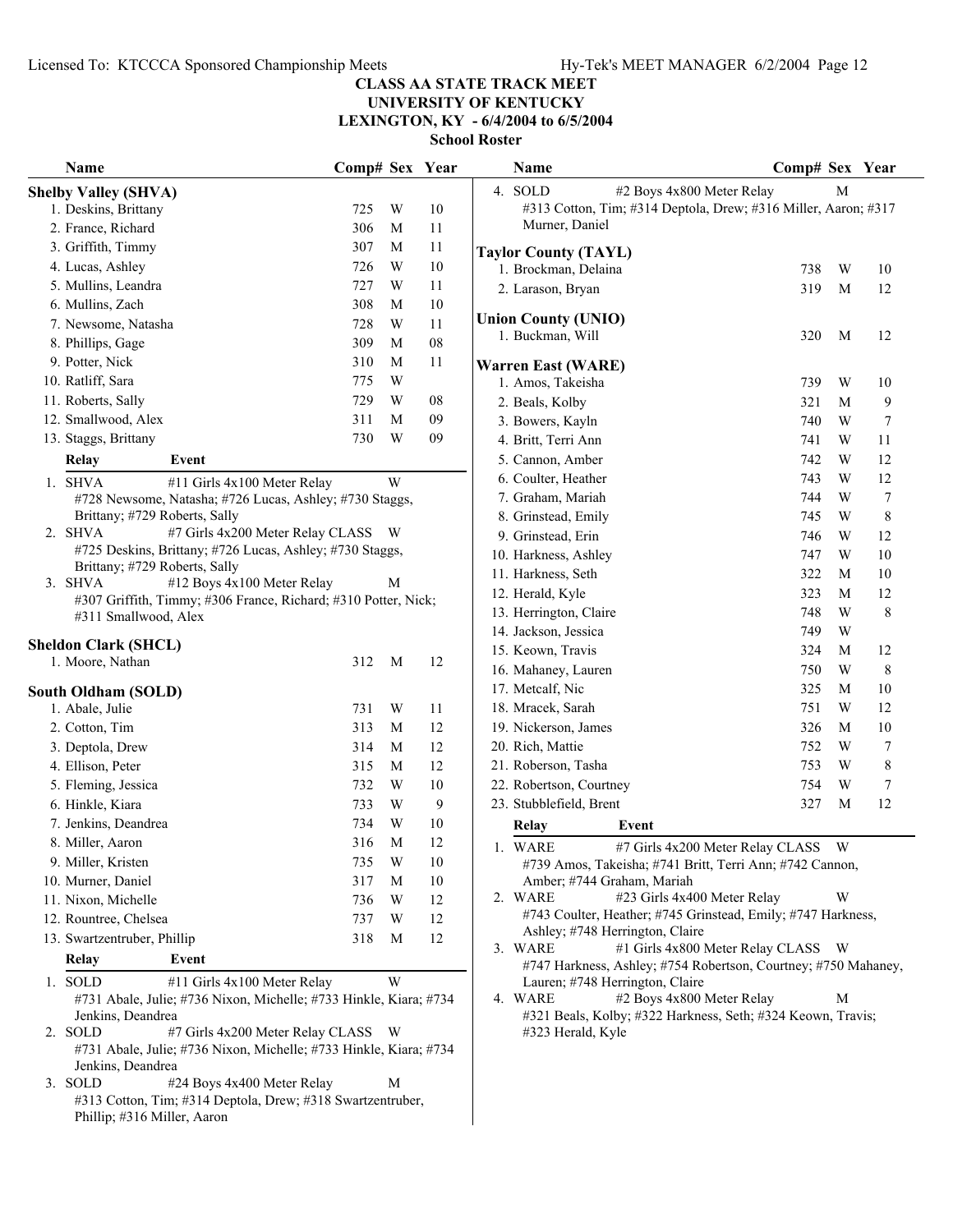**UNIVERSITY OF KENTUCKY**

**LEXINGTON, KY - 6/4/2004 to 6/5/2004**

**School Roster**

| Name                                                                                                        | Comp# Sex Year |                         |              | Name                                             |                                                                                          | Comp# Sex Year |              |    |
|-------------------------------------------------------------------------------------------------------------|----------------|-------------------------|--------------|--------------------------------------------------|------------------------------------------------------------------------------------------|----------------|--------------|----|
| <b>Webster County (WEBS)</b>                                                                                |                |                         |              | 14. Shelton, Eric                                |                                                                                          | 344            | M            | 9  |
| 1. Anglin, Shea                                                                                             | 328            | M                       | 11           | 15. Smith, DeMark                                |                                                                                          | 345            | M            | 11 |
| 2. Asher, Audrey                                                                                            | 755            | W                       | 9            | 16. Stratford, Forrest                           |                                                                                          | 346            | M            | 9  |
| 3. Asher, Emily                                                                                             | 756            | W                       | 10           | <b>Relay</b>                                     | Event                                                                                    |                |              |    |
| 4. Berry, Lindi                                                                                             | 757            | W                       | 10           | 1. WJES                                          | #12 Boys 4x100 Meter Relay                                                               |                | $\mathbf{M}$ |    |
| 5. Branson, Laura                                                                                           | 758            | W                       | 9            |                                                  | #335 Darby, Eli; #337 Gray, Trevor; #339 Johnson, Brian; #345                            |                |              |    |
| 6. Crouse, Rachel                                                                                           | 759            | W                       | 11           |                                                  | Smith, DeMark                                                                            |                |              |    |
| 7. Gill, Natasha                                                                                            | 760            | W                       | 9            | 2. WJES                                          | #24 Boys 4x400 Meter Relay                                                               |                | M            |    |
| 8. Griffin, Brandi                                                                                          | 761            | $\ensuremath{\text{W}}$ | 11           |                                                  | #334 Crist, Jason; #343 Orme, Bryan; #346 Stratford, Forrest; #34                        |                |              |    |
| 9. Montgomery, Julie                                                                                        | 762            | W                       | 11           | Martin, Mark                                     |                                                                                          |                |              |    |
| 10. Owen, Caitlin                                                                                           | 763            | W                       | 10           | 3. WJES                                          | #2 Boys 4x800 Meter Relay                                                                |                | М            |    |
| 11. Patton, Emily                                                                                           | 764            | W                       | 8            |                                                  | #340 Liversedge, Nathan; #346 Stratford, Forrest; #344 Shelton,                          |                |              |    |
| 12. Pritchett, Katlin                                                                                       | 765            | W                       | $\mathbf{9}$ |                                                  | Eric; #341 Martin, Mark                                                                  |                |              |    |
| 13. Willoughby, Trent                                                                                       | 329            | M                       | 11           | <b>Western (WEST)</b>                            |                                                                                          |                |              |    |
| Relay<br>Event                                                                                              |                |                         |              | 1. Buckner, LaEssence                            |                                                                                          | 773            | W            | 9  |
|                                                                                                             |                |                         |              | 2. Collins, Justin                               |                                                                                          | 347            | M            | 9  |
| 1. WEBS<br>#11 Girls 4x100 Meter Relay<br>#765 Pritchett, Katlin; #763 Owen, Caitlin; #761 Griffin, Brandi; |                | W                       |              | 3. Goodson, Corey                                |                                                                                          | 348            | M            | 11 |
| #762 Montgomery, Julie                                                                                      |                |                         |              |                                                  |                                                                                          |                |              |    |
| 2. WEBS<br>#23 Girls 4x400 Meter Relay                                                                      |                | W                       |              | <b>Western Hills (WHIL)</b><br>1. Beltcher, Ryan |                                                                                          | 349            |              |    |
| #763 Owen, Caitlin; #765 Pritchett, Katlin; #762 Montgomery,                                                |                |                         |              |                                                  |                                                                                          |                | M            | 8  |
| Julie; #764 Patton, Emily                                                                                   |                |                         |              | 2. Combess, Tyler                                |                                                                                          | 350            | M            | 9  |
| 3. WEBS<br>#1 Girls 4x800 Meter Relay CLASS W                                                               |                |                         |              | 3. Duncan, Justin                                |                                                                                          | 351            | M            | 10 |
| #759 Crouse, Rachel; #755 Asher, Audrey; #764 Patton, Emily;                                                |                |                         |              | 4. Gaby, Jeff                                    |                                                                                          | 352            | M            | 12 |
| #763 Owen, Caitlin                                                                                          |                |                         |              | 5. Hitt, Jenny                                   |                                                                                          | 774            | W            | 10 |
| <b>West Carter (WCAR)</b>                                                                                   |                |                         |              | 6. Keene, Charles                                |                                                                                          | 353            | M            | 10 |
| 1. Barker, Kelly                                                                                            | 766            | W                       | 11           | 7. Keene, John                                   |                                                                                          | 354            | M            | 12 |
| 2. Lands, Becky                                                                                             | 767            | W                       | 11           | 8. O'Brien, John                                 |                                                                                          | 355            | M            | 9  |
| 3. Lykins, Lance                                                                                            | 330            | M                       | $10\,$       | <b>Relay</b>                                     | Event                                                                                    |                |              |    |
| 4. Price, Tabby                                                                                             | 768            | $\ensuremath{\text{W}}$ | 10           | 1. WHIL                                          | #12 Boys 4x100 Meter Relay                                                               |                | M            |    |
| 5. Shepherd, Corey                                                                                          | 331            | $\mathbf M$             | 12           |                                                  | #354 Keene, John; #353 Keene, Charles; #350 Combess, Tyler;                              |                |              |    |
| 6. Walker, Clerrinda                                                                                        | 769            | W                       | 9            |                                                  | #352 Gaby, Jeff                                                                          |                |              |    |
| 7. Webb, Erika                                                                                              | 770            | $\ensuremath{\text{W}}$ | 9            | 2. WHIL                                          | #8 Boys 4x200 Meter Relay<br>#354 Keene, John; #349 Beltcher, Ryan; #350 Combess, Tyler; |                | M            |    |
| 8. Webb, Tiffany                                                                                            | 771            | W                       | 9            |                                                  | #352 Gaby, Jeff                                                                          |                |              |    |
| <b>Relay</b><br>Event                                                                                       |                |                         |              |                                                  |                                                                                          |                |              |    |
| 1. WCAR<br>#23 Girls 4x400 Meter Relay                                                                      |                | W                       |              |                                                  |                                                                                          |                |              |    |
| #766 Barker, Kelly; #771 Webb, Tiffany; #770 Webb, Erika; #768<br>Price, Tabby                              |                |                         |              |                                                  |                                                                                          |                |              |    |
| <b>West Jessamine (WJES)</b>                                                                                |                |                         |              |                                                  |                                                                                          |                |              |    |
| 1. Burbridge, Tristan                                                                                       | 332            | M                       | 9            |                                                  |                                                                                          |                |              |    |
| 2. Coker, Eric                                                                                              | 333            | $\mathbf M$             | 10           |                                                  |                                                                                          |                |              |    |
| 3. Crist, Jason                                                                                             | 334            | M                       | 10           |                                                  |                                                                                          |                |              |    |
| 4. Darby, Eli                                                                                               | 335            | M                       | 10           |                                                  |                                                                                          |                |              |    |
| 5. Freitas, Jarrod                                                                                          | 336            | M                       | 9            |                                                  |                                                                                          |                |              |    |
| 6. Gray, Trevor                                                                                             | 337            | M                       | 11           |                                                  |                                                                                          |                |              |    |
| 7. Guthrie, Joseph                                                                                          | 338            | M                       | 10           |                                                  |                                                                                          |                |              |    |
| 8. Johnson, Brian                                                                                           | 339            | M                       | 10           |                                                  |                                                                                          |                |              |    |
| 9. Leffel, Rachel                                                                                           | 772            | W                       | 9            |                                                  |                                                                                          |                |              |    |
| 10. Liversedge, Nathan                                                                                      | 340            | M                       | 9            |                                                  |                                                                                          |                |              |    |
| 11. Martin, Mark                                                                                            | 341            | M                       | 10           |                                                  |                                                                                          |                |              |    |
| 12. Morris, Josh                                                                                            | 342            | M                       | 11           |                                                  |                                                                                          |                |              |    |
| 13. Orme, Bryan                                                                                             | 343            | M                       | 10           |                                                  |                                                                                          |                |              |    |
|                                                                                                             |                |                         |              |                                                  |                                                                                          |                |              |    |

|                | Name                    |                                                                    | Comp# Sex |   | Year |
|----------------|-------------------------|--------------------------------------------------------------------|-----------|---|------|
|                | 14. Shelton, Eric       |                                                                    | 344       | M | 9    |
|                | 15. Smith, DeMark       |                                                                    | 345       | M | 11   |
|                | 16. Stratford, Forrest  |                                                                    | 346       | M | 9    |
|                | Relay                   | Event                                                              |           |   |      |
|                | 1. WJES                 | #12 Boys 4x100 Meter Relay                                         |           | M |      |
|                | Smith, DeMark           | #335 Darby, Eli; #337 Gray, Trevor; #339 Johnson, Brian; #345      |           |   |      |
| 2 <sub>1</sub> | WJES                    | #24 Boys 4x400 Meter Relay                                         |           | М |      |
|                | Martin, Mark            | #334 Crist, Jason; #343 Orme, Bryan; #346 Stratford, Forrest; #341 |           |   |      |
|                | 3. WJES                 | #2 Boys 4x800 Meter Relay                                          |           | М |      |
|                | Eric; #341 Martin, Mark | #340 Liversedge, Nathan; #346 Stratford, Forrest; #344 Shelton,    |           |   |      |
|                | Western (WEST)          |                                                                    |           |   |      |
|                | 1. Buckner, LaEssence   |                                                                    | 773       | W | 9    |
|                | 2. Collins, Justin      |                                                                    | 347       | M | 9    |
|                | 3. Goodson, Corey       |                                                                    | 348       | М | 11   |
|                | Western Hills (WHIL)    |                                                                    |           |   |      |
|                | 1. Beltcher, Ryan       |                                                                    | 349       | M | 8    |
|                | 2. Combess, Tyler       |                                                                    | 350       | M | 9    |
|                | 3. Duncan, Justin       |                                                                    | 351       | M | 10   |
|                | 4. Gaby, Jeff           |                                                                    | 352       | M | 12   |
|                | 5. Hitt, Jenny          |                                                                    | 774       | W | 10   |
|                | 6. Keene, Charles       |                                                                    | 353       | M | 10   |
|                | 7. Keene, John          |                                                                    | 354       | M | 12   |
|                | 8. O'Brien, John        |                                                                    | 355       | M | 9    |
|                | Relay                   | Event                                                              |           |   |      |
|                | $1$ WHIT                | $#12$ Rove $A$ v $100$ Meter Relay                                 |           | M |      |